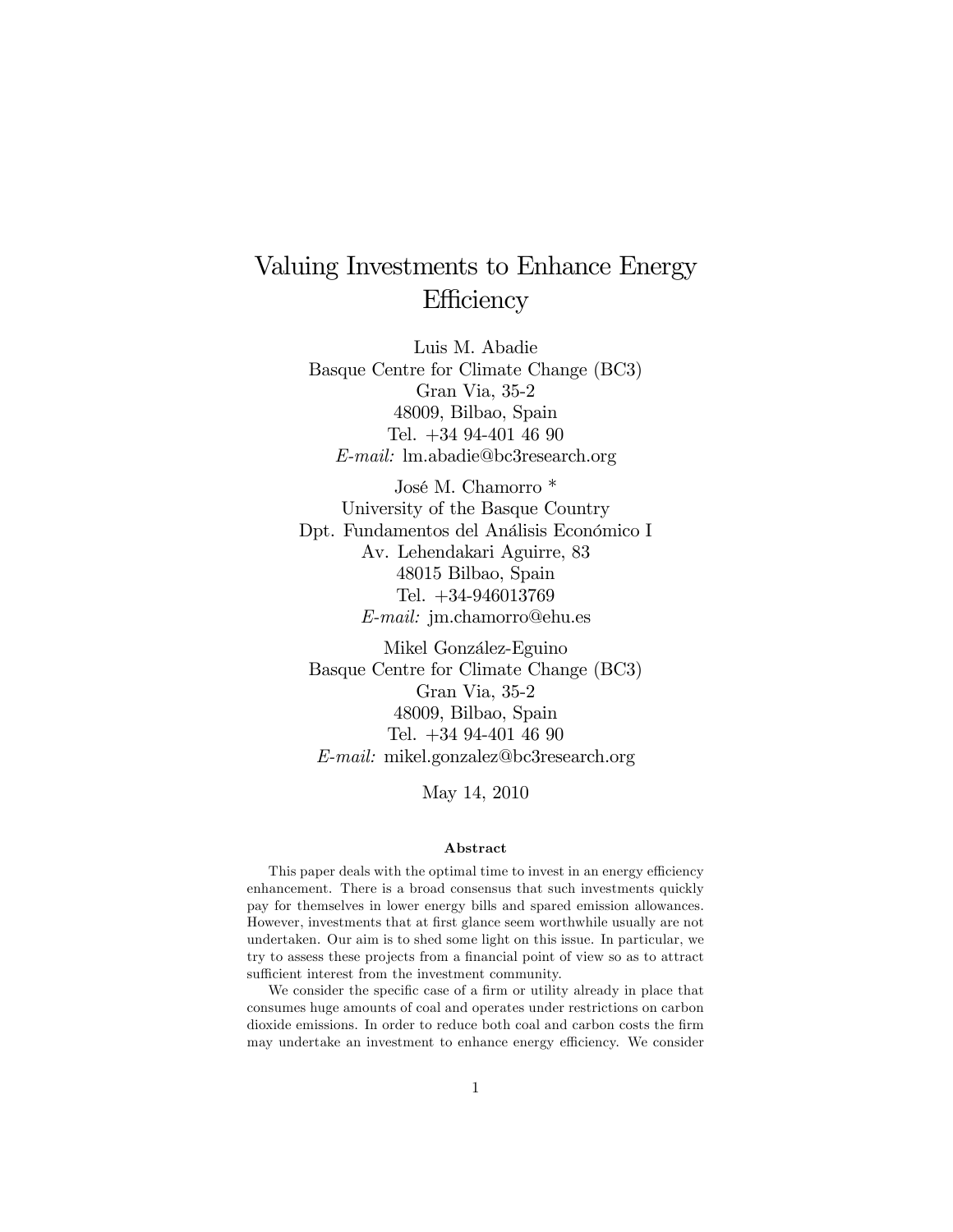three sources of uncertainty: the fuel commodity price, the emission allowance price and the overall investment cost. The first one is assumed to follow a mean-reverting process while the last two are governed by geometric Brownian motions. The parameters of the coal price process and the carbon price process are estimated from actual futures prices.

The numerical parameter values are then used in a three-dimensional binomial lattice to assess the value of the option to invest. As usual, maximising this value involves determining the optimal exercise time. Thus we compute the trigger investment cost, i.e., the threshold level below which immediate investment would be optimal. A sensitivity analysis is also undertaken. Our results go some way into explaining the so-called energy efficiency paradox.

Keywords: energy efficiency, carbon constraints, efficiency gap, real options, multidimensional lattices.

JEL Codes: C6; E2; D8, G3.

Acknowledgement 1 A former version of this paper has been presented at the V Congress of the Spanish Association for Energy Economics (Vigo, Spain). We thank seminar participants for their valuable suggestions. Any error remains our own.

\* Corresponding author.

### 1 INTRODUCTION

This paper develops a real options evaluation of investments that enhance energy efficiency at the firm level. The model comprises three sources of risk, namely the prices of input fuel and emissions output along with the investment cost. We concentrate on the assessment from the viewpoint of self-interested firms. However, due to the presence of negative externalities and other market failures, policy makers also play an important role in this area and have a big say on the risk-reward trade-off in these investments.

Improvements in energy efficiency (EE) have put a limit to fuel consumption growth in the past (Geller et al. [12], UNF [31]). Besides they have another basic impact, namely the avoiding of greenhouse gas (GHG) emissions that go hand in hand with fossil fuel combustion (IPCC [20], IEA [14]). The key to both results is that we do not consume energy as such but energy services; therefore, it is possible to provide the same amount (level) of energy service with a lower level of energy consumption. Thus, to support governments with their implementation of EE, the IEA recommended the adoption of specific EE policy measures to the G8 summits in 2006, 2007, 2008 and 2009. They cover 25 Öelds of action across seven priority areas. The IEA estimates that if implemented globally without delay, the proposed actions could save around 8.2 Gt CO2/year by 2030 -equivalent to twice the European Union's current yearly emissions (IEA [18])-. Similarly, McKinsey [27] suggests that the right policies and investments in existing technologies could contribute to a reduction in global energy demand growth by at least half to 2020.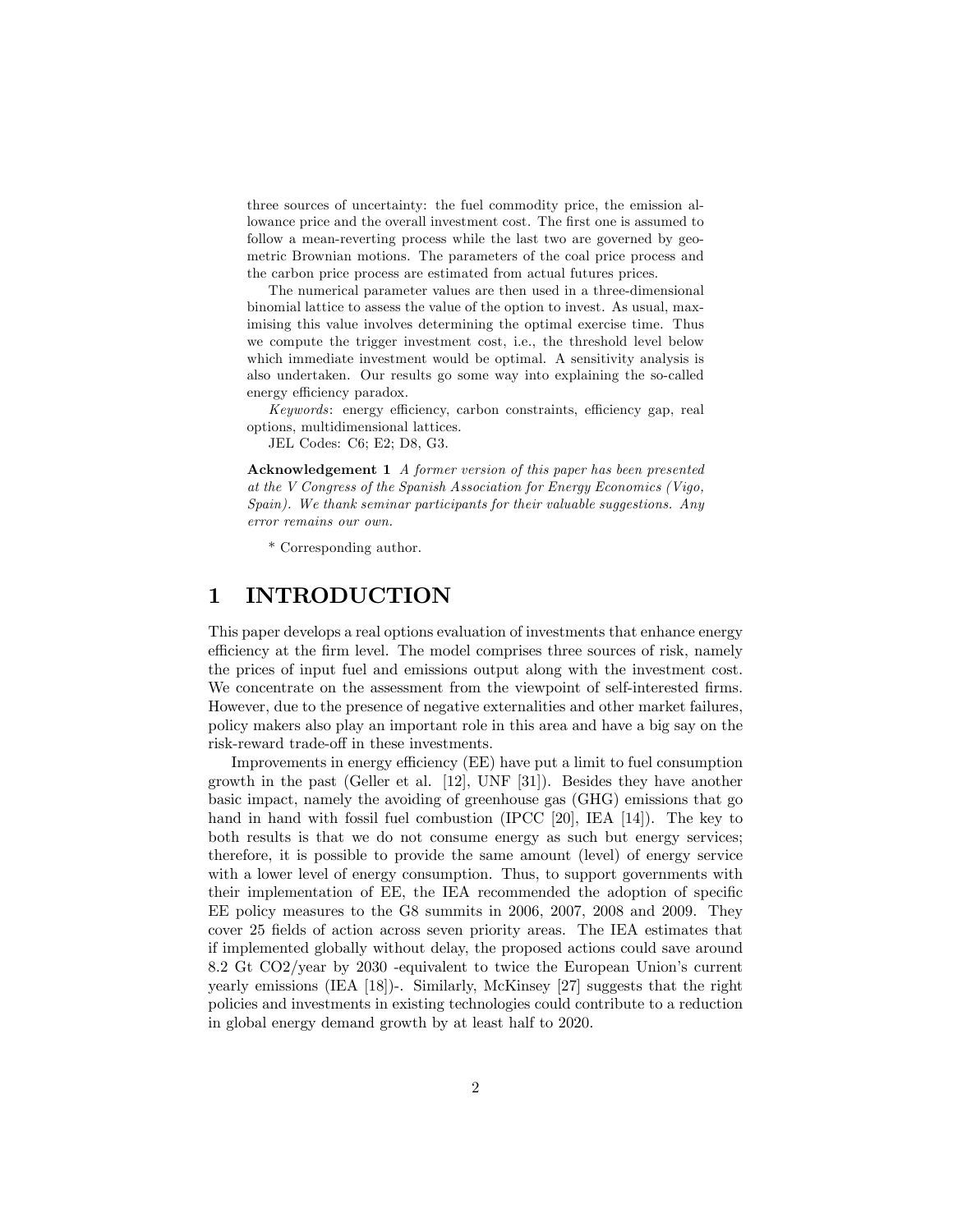To the extent that there is a price for carbon dioxide emissions, avoiding them has economic value for firms or utilities that operate in an emissionsconstrained environment (or will do so in the future). Of course, this adds to their savings in terms of reduced fuel consumption. And governments must keep in mind that the benefits of implementing EE extend beyond energy security and climate change mitigation. Experience shows that EE investments can deliver significant co-benefits -including job creation (UNEP [30]) and health improvements (Markandya and Chaibai [26])-.

There is a broad consensus that such investments quickly pay for themselves in lower energy bills. As Steven Chu, now the U.S. Secretary of Energy, puts it: "Energy efficiency isn't just low hanging fruit; it's fruit lying on the ground". He has made EE the heart of the Obama Administration's energy strategy. Tighter appliance standards are on a fast track through the Department of Energy bureaucracy. Billions of dollars from the stimulus package are pouring into programs to weatherize and retroÖt homes with energy-saving technology. Also, in May 2009 the International Partnership for Energy Efficiency Cooperation (IPEEC) was officially launched. IPEEC signatories included members of the G8 - Canada, France, Germany, Italy, Japan, the Russian Federation, the United Kingdom, and the United States -, and key emerging economies such as Brazil, China, India, Mexico and the Republic of Korea. To facilitate cooperation in this key area, the IPEEC will serve as a high-level forum for facilitating a broad range of actions that yield EE gains and encourage market implementation of key EE technologies. Thus policy experiences will be exchanged among those who can subsequently initiate implementation of the best policy practices.

At the EU level, we can mention early EE policies in the form of legislation covering different activity sectors.<sup>1</sup> More recently the EU has adopted an ambitious policy framework regarding EE in final consumption and other energy services (Directive 2006/32/EC). This piece obliges Member States to set quantitative objectives in terms of energy savings, and measures to promote EE in the provision of energy services. A saving of 9% by the year 2016 was proposed as a reference goal; then each country had to determine the steps required to reach it. The 2008 Climate action and renewable energy package pushes these goals further into the future up to 2020 and beyond;<sup>2</sup> energy consumption must be 20% below the level forecast for that year thanks to enhanced EE in home consumption and also in manufacturing and tertiary sectors.

Despite these policies, investments that at first glance seem worthwhile usually are not undertaken. For example, around 40% of the potential energy savings from the IEA recommendations, or measures that achieve similar outcomes, remains to be captured. Why? EE continues to face pervasive barriers including insufficient information, principal-agent problems (IEA [15]), externality costs that are not reflected in energy prices, and lack of access to capital for EE investments.<sup>3</sup>

<sup>&</sup>lt;sup>1</sup>Directive on energy efficiency in buildings  $(2002/91/EC)$ , Directive on the promotion of cogeneration (2004/8/EC), Directive on Eco-design (2005/32/EC).

 $^{2}$ http://ec.europa.eu/environment/climat/climate\_action.htm

<sup>&</sup>lt;sup>3</sup>A comprehensive list of reasons for a lower than expected investment in EE can be found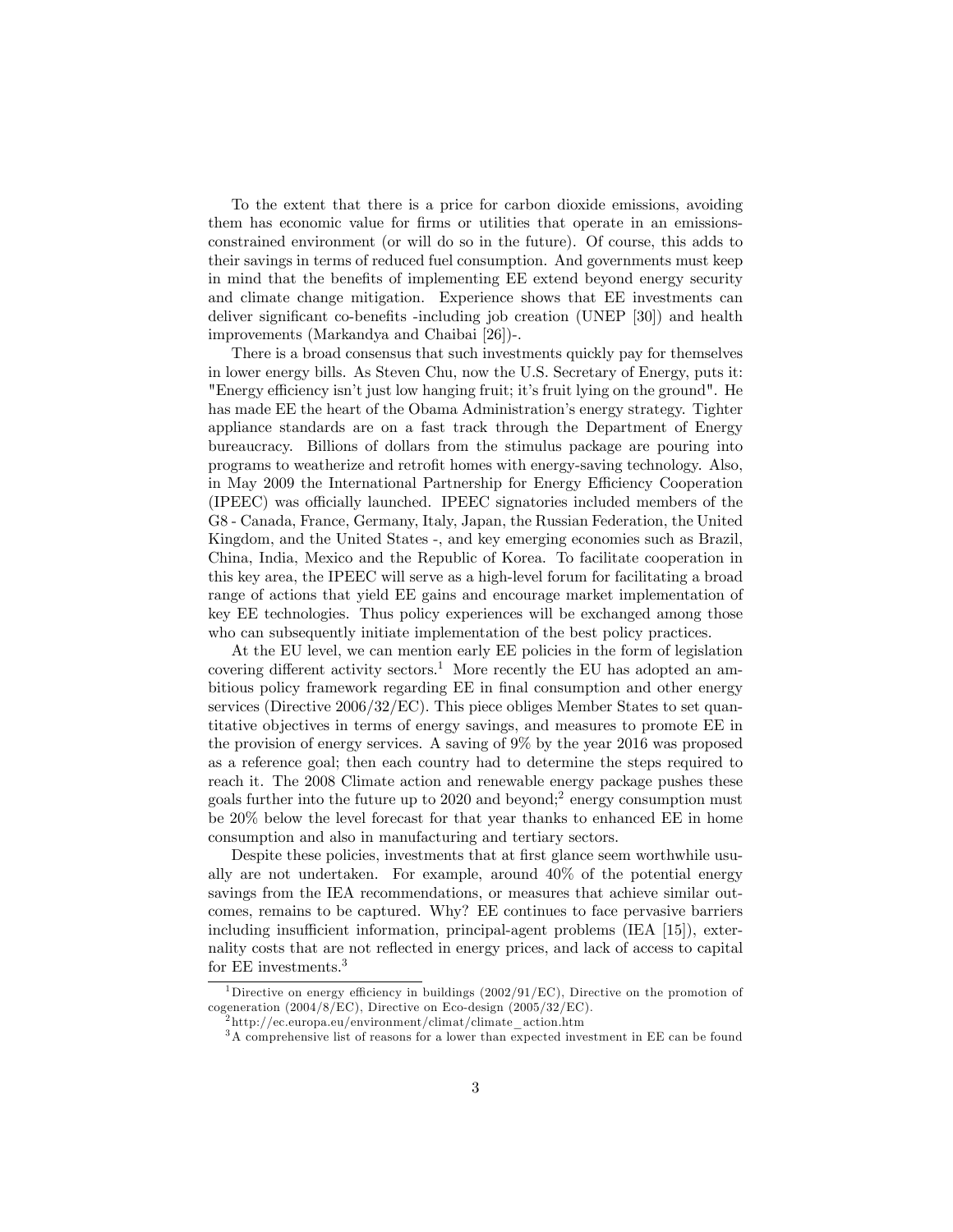Following Charles [3], several approaches are being used to address these issues. A first one looks for ways to influence people's energy-using behavior. In this regard some lessons can be learnt from behavioral science. Technology that brings consumers face-to-face with their energy consumptions can also play a role in promoting behavioral change. Another approach aims at fixing "market" failures" or overcoming institutional roadblocks. For instance, concerning residential energy use, builders' interests and dwellers' interests typically fall apart when it comes to reducing consumption. In this case, tougher efficiency standards can change that. The Green Paper on energy efficiency  $(EC [8])$  identifies other options to overcome the bottlenecks currently preventing cost-effective efficiencies from being captured; see also EC  $[9].4$ 

We focus instead on the issue of financing mechanisms for EE. In particular, we feel that the situation traces in part to the challenge of attracting sufficient interest from the investment community. Mills et al. [28] point out that energyefficiency experts (as scientists and engineers) and investment decision-makers simply do not speak the same language. Along this line, the Efficiency Valuation Organization  $(EVO)^5$  has launched a set of guidelines to help financial institutions evaluate the risks and quantify the benefits of end-use EE investments. These guidelines are known as the International Energy Efficiency Financing Protocol (IEEFP). They are intended to help EE projects access funding capacity at local financial institutions on commercially attractive terms. $6$ 

A first barrier to overcome is the traditional 'asset-based' corporate lending approach. Typically it limits lending to 70-80% of the value of the assets financed (or collateral provided). In the particular case of EE projects, there is often little or no collateral value in the equipment once installed; rather, the value is the cash flow generated by the equipment.

A second problem is that many companies that could benefit from EE projects place a low priority on investing capital or using their credit capacity to finance EE. This may be particularly acute in times when corporations are cash strapped (as the current scenario). Securing a loan to improve EE, though, would allow to reduce operating costs, thus improving the companyís competitiveness and creditworthiness.

Our aim is to further contribute to bridging the gap between the two communities. We note that EE investments lend themselves to financial analysis. In particular, we focus on the valuation of the cash flows that result from investments in EE. We accomplish this by thinking of them as stochastic annuities. We also focus on the timing of the investment, i.e., on the optimal time to invest. Since EE investments are not compulsory, firms can invest immediately but also have the option to wait; and the value of this option can be significant.

Specifically, we analyze investments in EE from the viewpoint of a firm or individual that behaves rationally, i.e., in her best economic interest. The in-

in Linares [23] and Linares and Labandeira [24].

 $4$ Sáenz de Miera and Muñoz [29] provide an overview of policy measures aimed to promote EE.

 $5$ This is a Washington, DC-based non-profit organization.

<sup>6</sup> http://www.evo-world.org/index.php?option=com\_content&task=view&id=373&Itemid=373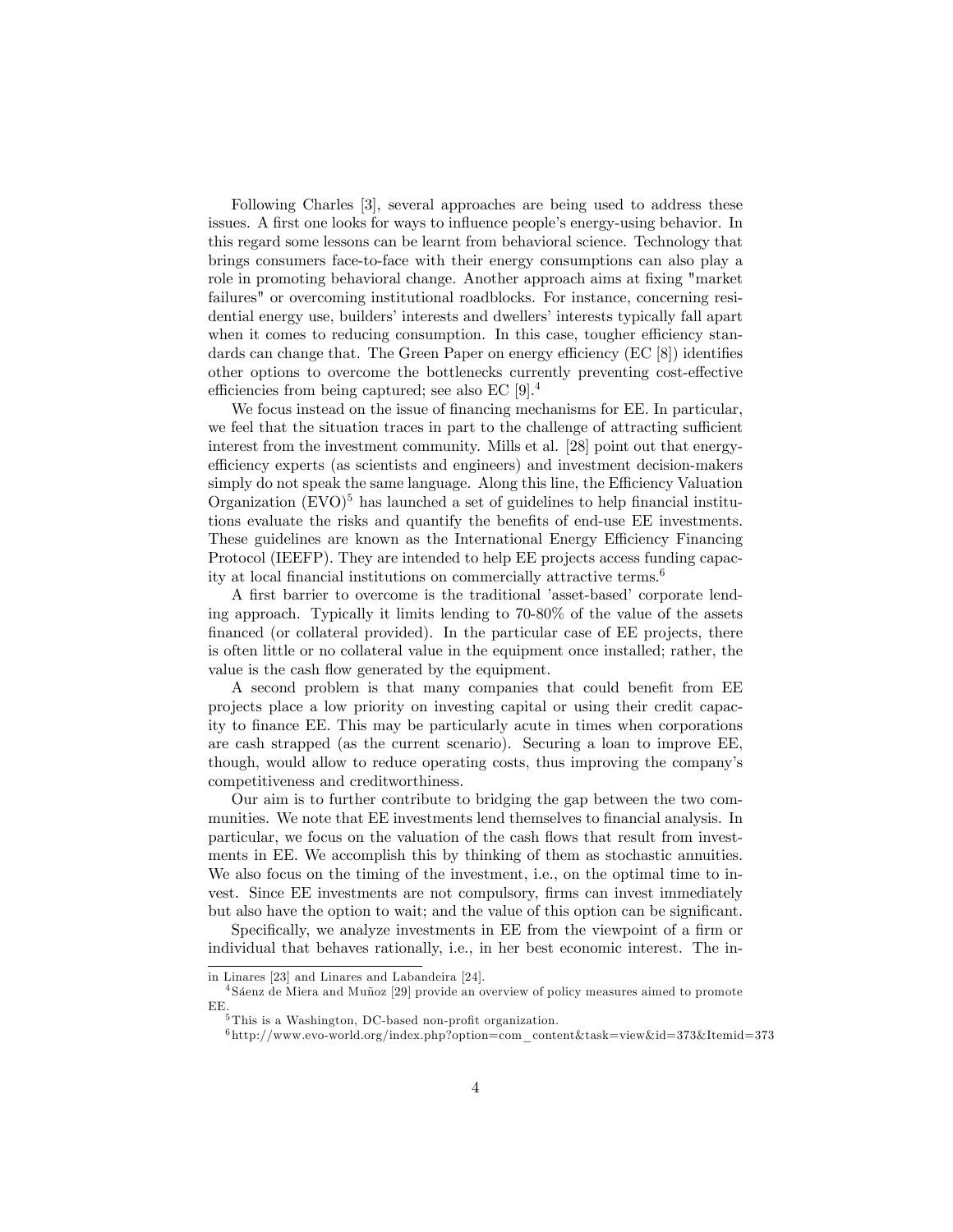vestment or project is valued like a (real) option that is only exercised at the optimal time and is irreversible (the Örm cannot disinvest should market conditions turn). The return on this investment is highly uncertain. Uncertainty emanates from energy prices and emission allowance prices, but regulatory uncertainty may come on top of them. We aim to determine the optimal time to invest or, in other words, to learn the conditions under which the investment should be undertaken.

We consider the specific case of a firm or utility already in place that consumes huge amounts of coal and operates under restrictions on carbon dioxide emissions. Obviously the price of both commodities is uncertain. Fortunately, though, both of them are regularly traded on futures markets. This allows to estimate some economic parameters that are relevant for valuation purposes. In order to reduce fuel consumption and carbon emissions the firm or utility may undertake an investment to enhance EE. The cost to such investment, however, is assumed uncertain (either the explicit cost or the intangible cost or both; Dennis [6]). Thus we consider three sources of risk. The parameters of the coal price process and the carbon price process are estimated from actual futures prices; instead, those of the investment cost are adopted ad hoc. The numerical estimates are then used in a three-dimensional binomial lattice to assess the value of the option to invest. The methodology is similar to that in Boyle et al. [2] and Gamba and Trigeorgis [11]. Our procedure precludes the possibility of negative probabilities, allows for mean-reverting stochastic processes (as opposed to standard geometric Brownian motions), and is later used to value American-type options (as opposed to European-type options). A sensitivity analysis is also undertaken.

Our (base case) results show that the Örm will Önd it optimal to invest in an EE-raising project when the facility has reached about its half useful life. With shorter times to expiration, it is preferable not to invest even if the NPV is positive. This can help to understand the "efficiency gap" and the different perspectives sometimes adopted by engineers and economists when valuing projects. Moreover, as the investment cost increases, longer periods until expiration are required if the option to invest is to be exercised. Some policy issues can be addressed within this framework. Specifically, we briefly consider the potential effect of a public subsidy to investments that improve  $EE.$  We also highlight the impact that uncertainty (or the efforts to reduce it) can have on the optimal time to invest.

The paper is organized as follows. Section 2 briefly introduces the topic and provides some market background. Section 3 sets the theoretical framework. The particular stochastic processes for the three uncertain variables are presented. Since the physical facility where the potential enhancement in EE would take place (and hence the enhancement itself) is finite-lived, we also derive the formula for the value of a stochastic annuity. Section 4 sketches the estimation procedure and shows the numerical values for the underlying parameters. A more thorough exposition can be found in the Appendix. Section 5 explains how the three-dimensional binomial lattice is built. Section 6 comprises the general results and the sensitivity analysis, Section 7 concludes.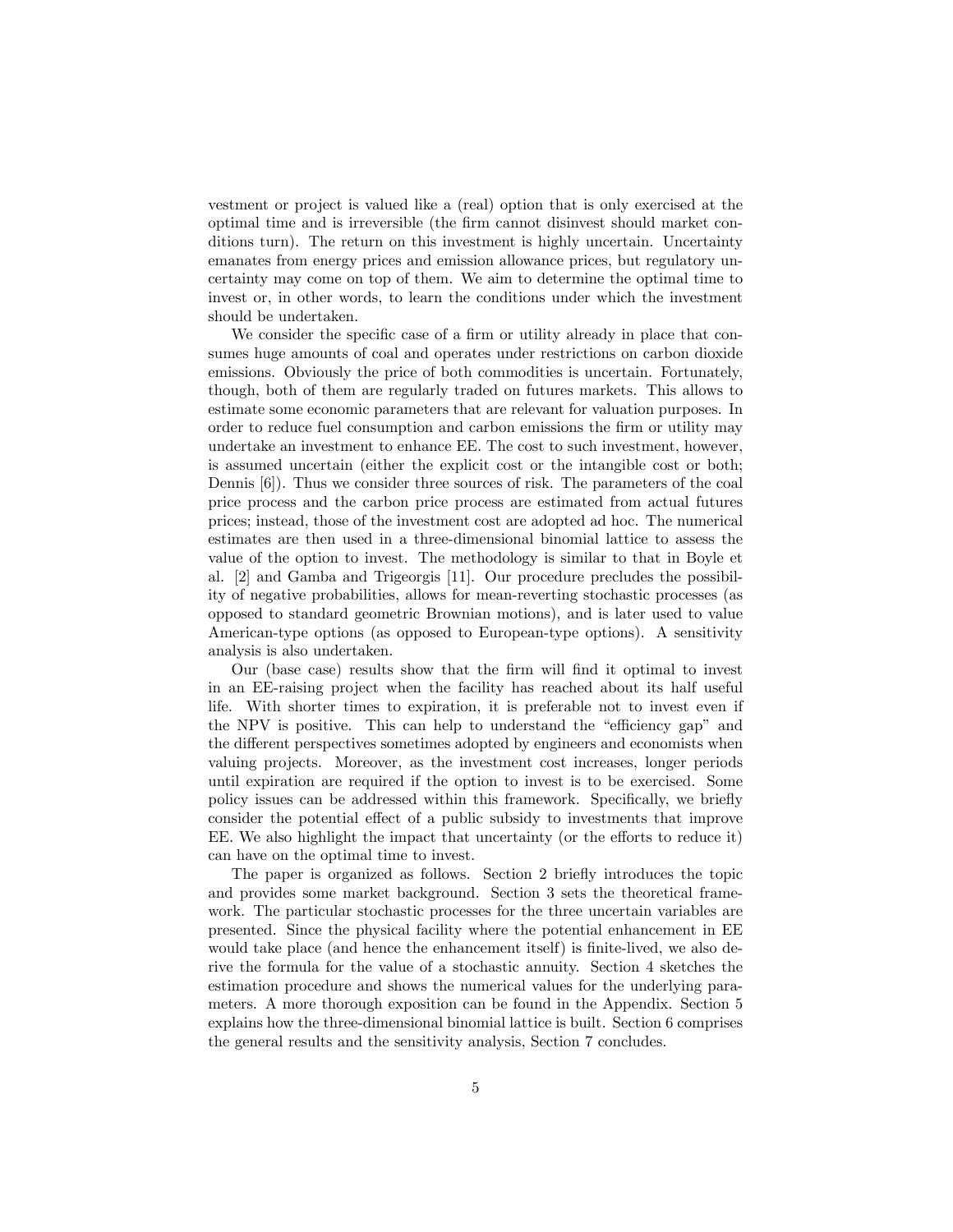

Figure 1: Reductions in energy-related  $CO<sub>2</sub>$  emissions in the climate-policy scenarios and desaggregation by technologies. Source: IEA [17].

## 2 BACKGROUND PROJECTIONS AND MAR-KET DATA

According to IEA [16], long-term stabilization of greenhouse-gas concentration at 550 or 450 ppm (parts per million of CO2 equivalent) will require substantial reductions of emissions; see Figure  $1<sup>7</sup>$  In order to reach either of these outcomes, the energy mix should be markedly different from that of the Reference Scenario, with fossil fuels losing market share to other alternatives as renewable, nuclear power, carbon capture and storage (CCS), and improvements in EE, which is expected to account for 54% of the emissions reduction in the 450 ppm scenario.

On the other hand, reducing CO2 emissions has a cost which is not easy to estimate since many of the technologies involved are still under development. According to IEA  $[17]$  the costs per tonne of CO2 saved can fluctuate significantly depending on the sector and technology selected; see Figure 2. Some investments are very cost-effective, particularly in EE, whereas others are only economic under a high CO2 reduction incentive. In fact, EE investments could reduce CO2 emissions at no cost up to 10 Gt CO2 per year. EE is therefore the most cost-effective near-term strategy.

As mentioned above, we consider the specific case of an operating firm or utility that needs both input coal and emission allowances. Today 23% of world primary energy comes from coal. About 36% of worldís electricity is produced using coal. Coal is the main fuel for electricity in USA, Germany, China, India, South Africa, Australia, and much of central Europe. Moreover 70% of worldís steel is produced by coal (Franco and Diaz [10]).

But the industrial sector continues to waste energy at a staggering rate.

 $7$ Despite some uncertainties, those thresholds seem to set the limits if serious, or even catastrophic, effects on life and property are to be avoided.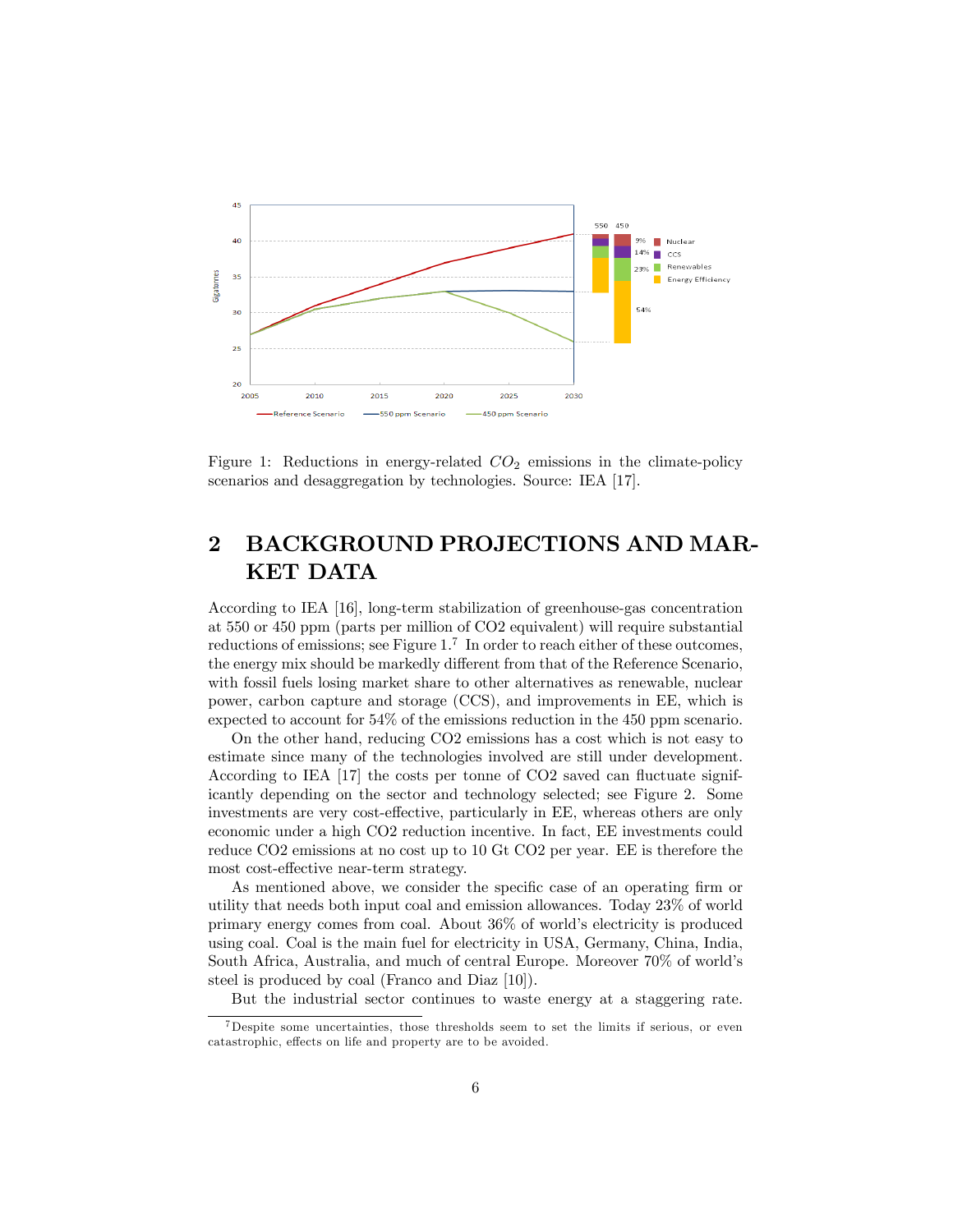

Figure 2: Marginal emission reduction costs for the global energy system, 2050. Source: IEA ([16]).

Globally, one of the most glaring inefficiencies comes from the burning of fossil fuels to generate electricity (Lindley  $[25]$ ). The conversion efficiency in typical coal- or oil-Öred plants is about 40 %. Still, no method for generating electricity by burning a fuel can avoid substantial inefficiency for instance through the loss of heat. The technology itself for energy-recycling is straightforward; in many cases, waste heat can be turned into electricity in exactly the same way that most power plants do it. The bad news is cost: the price tag for retrofitting waste-heat recovery technology into a plant that was not designed for it tends to send potential customers into shock. Without the appropriate knowledge, they may have a bias towards overestimating the risks while underestimating the rewards. In this regard, futures markets can play a significant role; specifically, they help companies hedge financial risks and assess potential savings that result from enhancing EE.<sup>8</sup>

### 2.1 Futures contracts on fuel coal

Our sample consists of daily futures prices of coal on the New York Mercantile Exchange (NYMEX) from 01/04/2007 to 06/03/2009, or 607 trading days. Each day there is a variable number of futures prices, depending on the contracts

<sup>&</sup>lt;sup>8</sup>Note that the market economics and the engineering reality are only part of the total picture. The regulatory situation is also crucial. Concerning the issue at hand, the economic stimulus package signed by President Obama on 17 February 2009 includes a modest federal subsidy for combined heat and power and recycled-energy projects.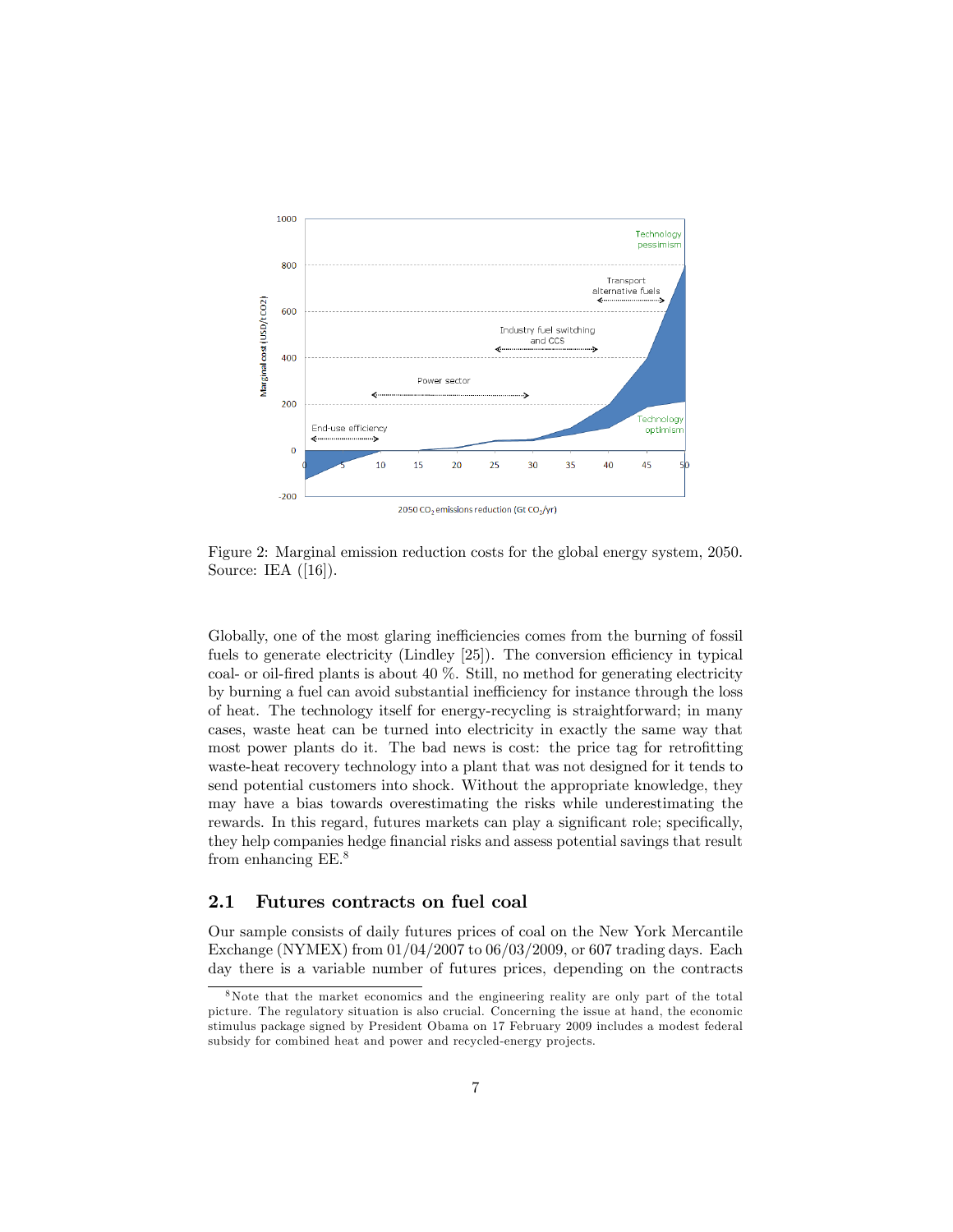| Table 1. Summary statistics for Appalachian coal futures (NYMEX). |                                          |       |       |  |  |  |
|-------------------------------------------------------------------|------------------------------------------|-------|-------|--|--|--|
|                                                                   | Daily data from $01/04/07$ to $06/03/09$ |       |       |  |  |  |
| Avg. Price $(\frac{4}{\pi})$<br>Observations<br>Std. Dev.         |                                          |       |       |  |  |  |
| All contracts                                                     | 22,536                                   | 68.22 | 21.74 |  |  |  |
| 1 Month                                                           | 607                                      | 68.22 | 26.99 |  |  |  |
| 5 Months                                                          | 607                                      | 65.50 | 24.68 |  |  |  |
| 10 Months                                                         | 607                                      | 66.50 | 22.96 |  |  |  |
| 15 Months                                                         | 607                                      | 67.46 | 21.22 |  |  |  |
| 20 Months                                                         | 607                                      | 68.15 | 20.02 |  |  |  |
| 25 Months                                                         | 607                                      | 68.33 | 19.66 |  |  |  |
| 30 Months                                                         | 607                                      | 68.39 | 19.08 |  |  |  |
| 35 Months                                                         | 446                                      | 71.78 | 19.72 |  |  |  |
| 40 Months                                                         | 224                                      | 78.13 | 22.89 |  |  |  |
|                                                                   |                                          |       |       |  |  |  |

maturity. The minimum number of contracts on a day is 30, and the maximum is 41 (which takes place at the Önal part of the sample). Table 1 shows basic statistics of the price series. Figure 3 displays futures prices of coal over the first few months of 2009 for different maturities. The usual pattern on a given day shows a futures price which increases with the time to expiration; see for instance Figure 4. The price increases áatten out. In this regard, market forces appear to put a cap on coal prices in the future.

#### 2.2 Futures contracts on emission allowances

Concerning the futures market for EU emission allowances, prices are taken from the European Climate Exchange (ECX); the specific contract is referred to as EUA Futures. Table 2 shows summary statistics of the price series. The last part of the series includes contracts with maturity December-2013 and December-2014. These contracts thus fall beyond the Kyoto Protocol's expiration. Figure 5 displays futures prices of carbon over the most part of 2009 for different maturities. Unlike futures coal prices, now the usual pattern on a given day shows an allowance price which consistently increases with the time to expiration. This proÖle suggests a non-stationary path; the price grows without any apparent bound.

## 3 STOCHASTIC MODELS

### 3.1 Fuel commodity price

According to the empirical evidence in Figure 3, we assume that the spot price of a fuel commodity (say, coal) follows a long-run dynamics  $L_t$  (note that we are dealing with a long-lived facility; hence we are naturally interested in long-term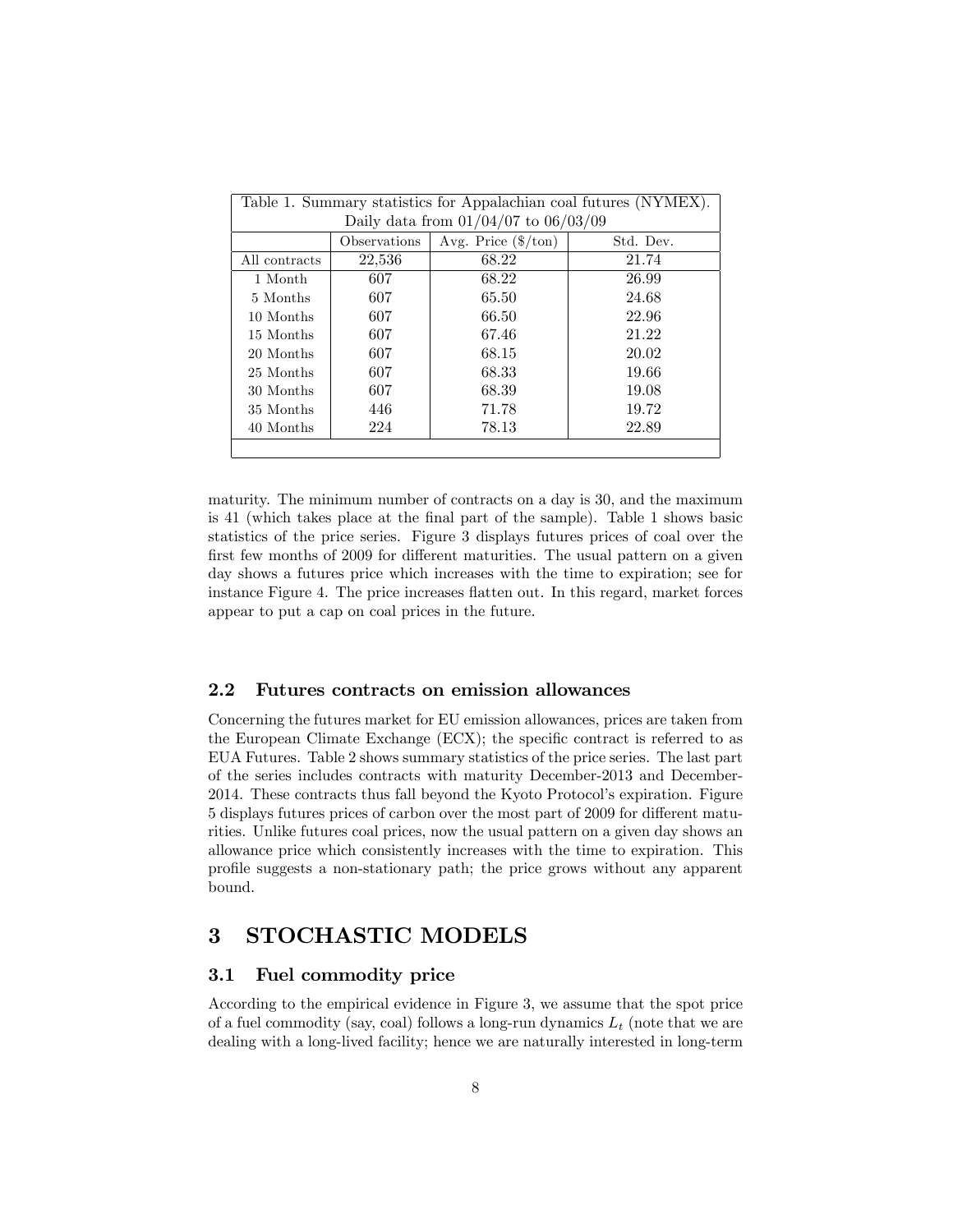

Figure 3: Central Appalachian Coal Futures prices (NYMEX).



Figure 4: Coal futures prices on 06/03/2009 (NYMEX).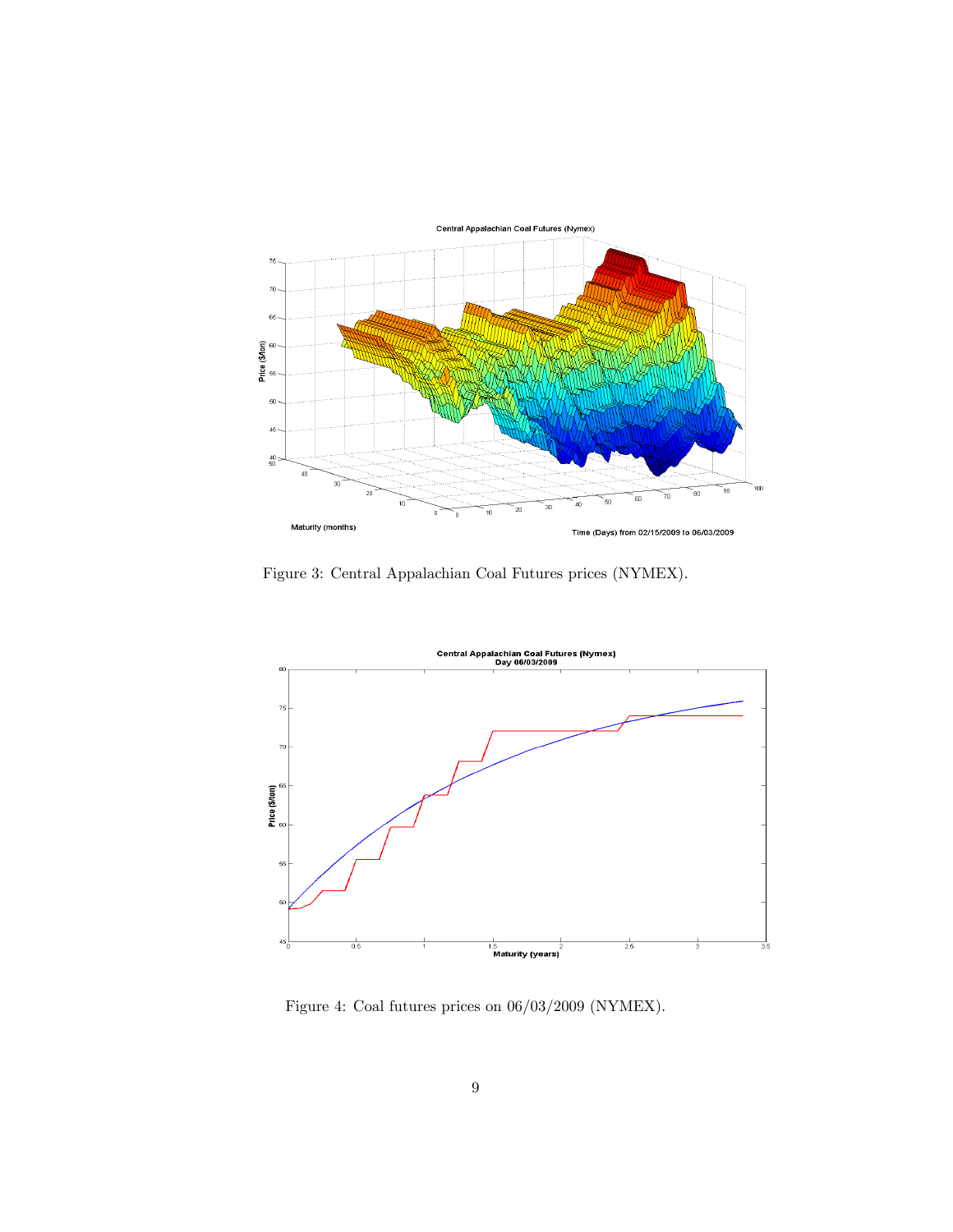| Table 2. Summary statistics for EU allowance futures (ECX). |                                                                   |       |      |  |  |  |
|-------------------------------------------------------------|-------------------------------------------------------------------|-------|------|--|--|--|
|                                                             | Daily data from $01/02/09$ to $09/23/09$                          |       |      |  |  |  |
|                                                             | Avg. Price $(\epsilon/\text{tonne})$<br>Observations<br>Std. Dev. |       |      |  |  |  |
| All contracts                                               | 1,116                                                             | 18.33 | 3.48 |  |  |  |
| Dec 2009                                                    | 186                                                               | 16.43 | 2.67 |  |  |  |
| Dec 2010                                                    | 186                                                               | 17.05 | 2.72 |  |  |  |
| Dec 2011                                                    | 186                                                               | 17.86 | 2.80 |  |  |  |
| Dec 2012                                                    | 186                                                               | 19.01 | 2.97 |  |  |  |
| Dec 2013                                                    | 186                                                               | 20.59 | 2.96 |  |  |  |
| Dec 2014                                                    | 186                                                               | 22.02 | 3.10 |  |  |  |



Figure 5: Futures contracts on EU allowances (ECX) over nine months.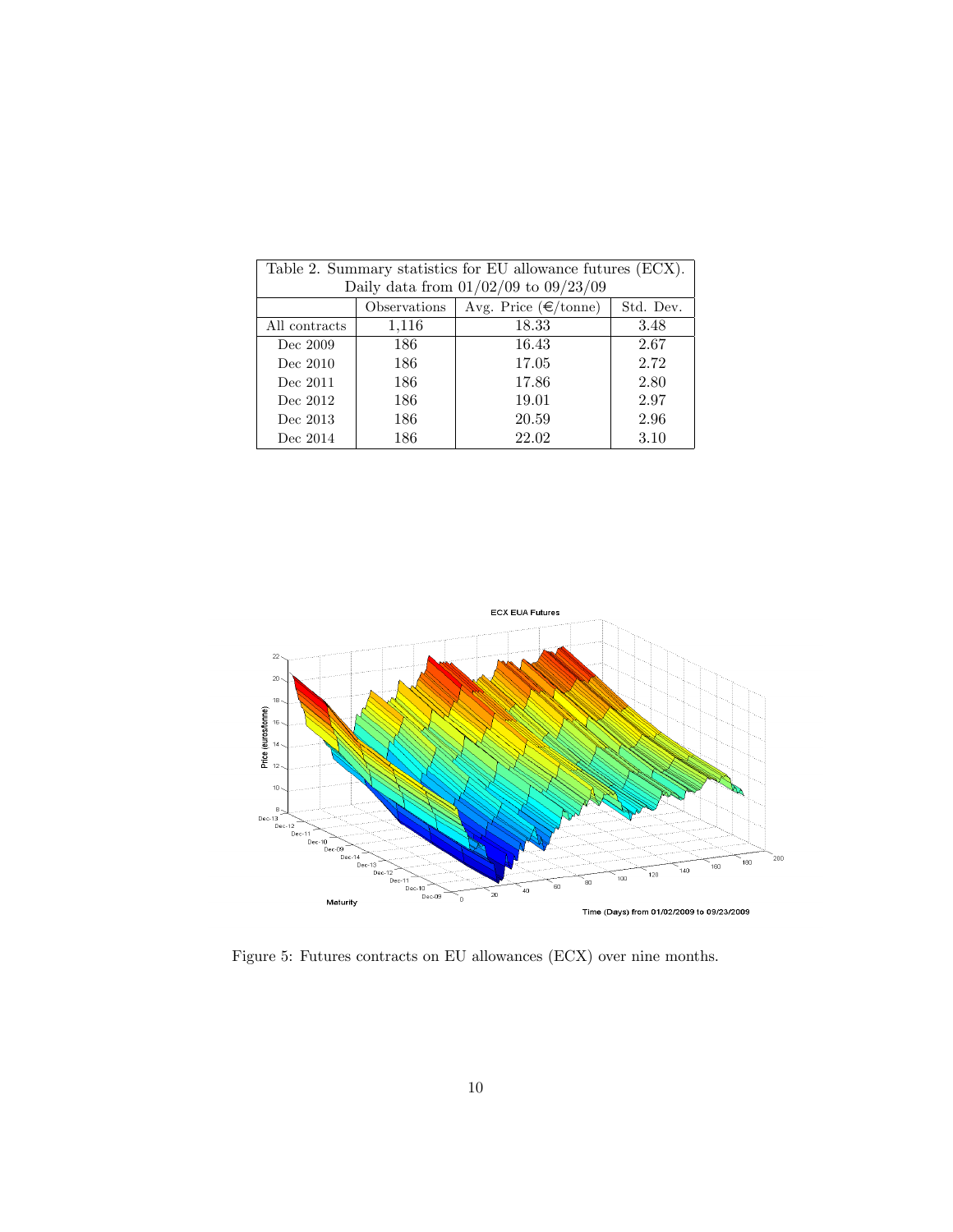valuations). We specify this long-run behavior as a mean-reverting stochastic process:

$$
dL_t = k_L(L_m - L_t)dt + \sigma_L L_t dW_t^L, \qquad (1)
$$

where:

 $L_t$ : the current level of the spot price at time t.

 $L_m$ : the level to which fuel price tends in the long run.

 $k<sub>L</sub>$ : the speed of reversion of the spot price towards its "normal" level. It can be computed as  $k_L = \ln 2/t_{1/2}^L$ , where  $t_{1/2}^L$  is the expected half-life, i.e. the time required for the gap between  $L_t$  and  $L_m$  to halve.

 $\sigma_L$ : the instantaneous volatility of the spot price, which determines the variance of  $L_t$  at t.

 $dW_t^L$ : the increment to a standard Wiener process. It is normally distributed with mean zero and variance dt.

This specification boils down to  $dL_t = \alpha_L L_t dt + \sigma_L L_t dW_t^L$  when  $L_m = 0$ and  $\alpha_L = -k_L$ . Therefore it includes the geometric Brownian motion (GBM) as a particular case.

The time-t expectation in the physical world of the spot price at time  $T$  is:

$$
E(L_T) = L_m + (L_t - L_m)e^{-k_L(T - t)}.
$$

Hence we get:

$$
\lim_{k_L \to \infty} E(L_T) = L_m ; \lim_{T \to \infty} E(L_T) = L_m .
$$

Thus, for high values of  $k<sub>L</sub>$  the model provides expected values which are close to  $L_m$ ; this amounts to the existence of little risk. In this case  $(k_L >> 0)$ , the expected cash flows can be discounted at the risk-free interest rate  $r$ .

In order to derive the risk-neutral behavior of the commodity price we subtract the risk premium  $\lambda_L \hat{L}_t$ , which we assume to be proportional to  $\hat{L}_t$ .<sup>9</sup> This yields:

$$
d\widehat{L}_t = \left[k_L L_m - (k_L + \lambda_L)\widehat{L}_t\right]dt + \sigma_L \widehat{L}_t dW_t^L.
$$

Therefore, the time-t expected value of the spot price  $L_T$  under risk neutrality (or the time-t futures price of the commodity for delivery at  $T$ ) is:

$$
F(L_t, t, T) = E_t(\widehat{L}_T) = \frac{k_L L_m}{k_L + \lambda_L} + \left[L_t - \frac{k_L L_m}{k_L + \lambda_L}\right] e^{-(k_L + \lambda_L)(T - t)}.
$$
 (2)

It comprises two items. The first one is the long-term equilibrium value which the estimated futures curve approaches asymptotically for longer maturities.

<sup>&</sup>lt;sup>9</sup>Note that the value of  $\lambda_L$  can be negative in some instances. On the other hand, if the risk premium were specified as a fixed amount, independent of  $\hat{S}_t$ , then it would merely be  $\lambda_L$ . The ensuing formulas would be slightly different.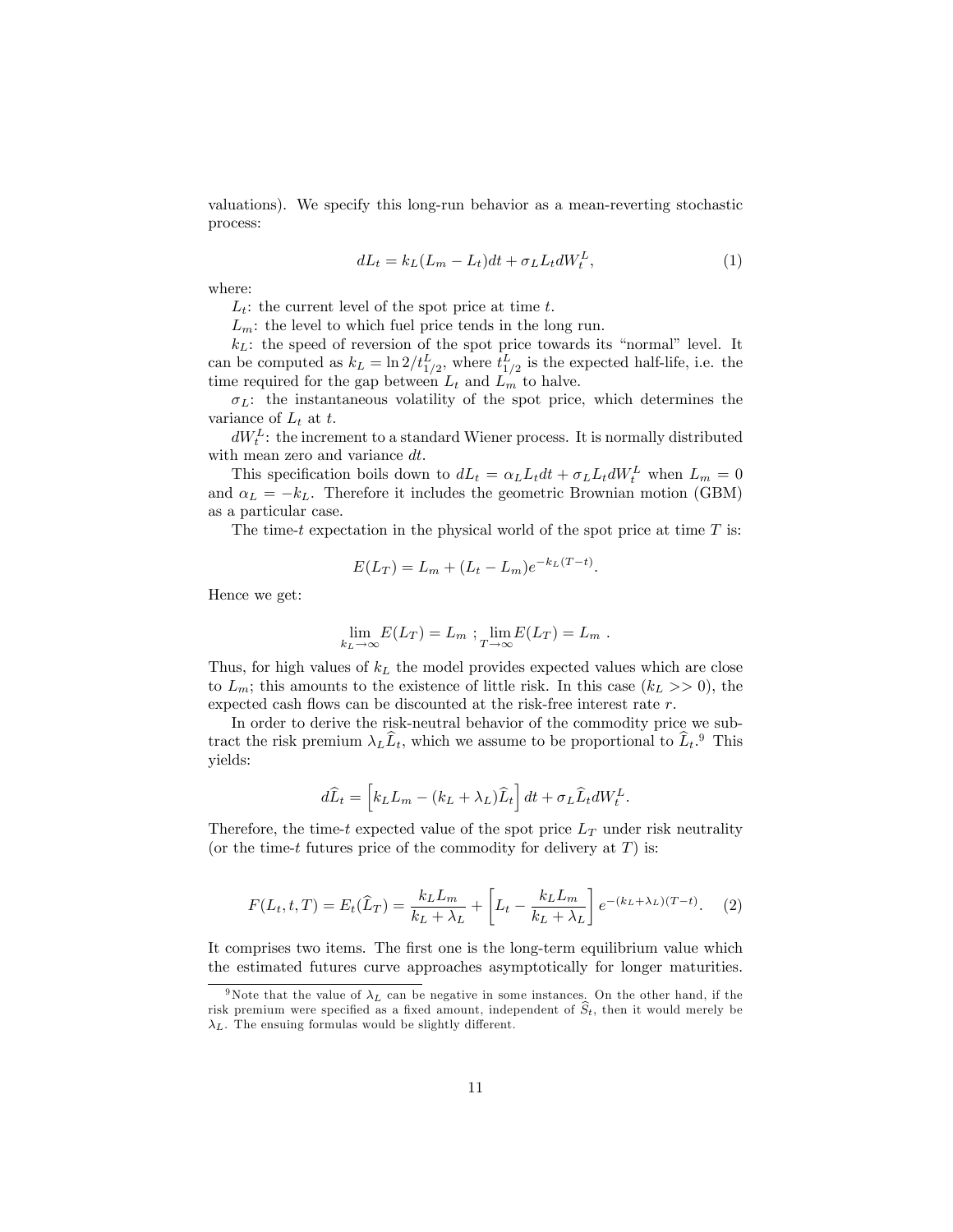The second one shows the influence of the gap between the current price  $L_t$  and its equilibrium value (this influence also weakens with the passage of time).

Consider the surface that results from futures prices for different maturities over several days. On a given day i we have a number  $n_i$  of futures prices; we leave open the possibility of a growing number of prices as time goes on. Now we show that it is not necessary to know the spot price to compute the underlying parameters on a particular day. Instead, we only need to know futures prices. For maturities  $\tau_1$  and  $\tau_2$  (as seen from time 0, with  $0 < \tau_1 < \tau_2$ ) we have:

$$
F(L_{\tau_1}, \tau_1, t) = E_t(\hat{L}_{\tau_1}) = \frac{k_L L_m}{k_L + \lambda_L} + \left[L_t - \frac{k_L L_m}{k_L + \lambda_L}\right] e^{-(k_L + \lambda_L)(\tau_1 - t)},
$$
  

$$
F(L_{\tau_2}, \tau_2, t) = E_t(\hat{L}_{\tau_2}) = \frac{k_L L_m}{k_L + \lambda_L} + \left[L_t - \frac{k_L L_m}{k_L + \lambda_L}\right] e^{-(k_L + \lambda_L)(\tau_2 - t)}.
$$

By taking  $\tau_1$  as the maturity of the nearest contract we get:

$$
F(L_{\tau_2}, \tau_2, t) = \frac{k_L L_m}{k_L + \lambda_L} + \left[ F(L_{\tau_1}, \tau_1, t) - \frac{k_L L_m}{k_L + \lambda_L} \right] e^{-(k_L + \lambda_L)(\tau_2 - \tau_1)}.
$$
 (3)

This expression allows the usage of maturity gaps  $\tau_2 - \tau_1$  which can be constant between futures contracts. For example,  $\tau_2-\tau_1=1/12$  for futures contracts with monthly maturities that are uniformly separated between them. With this formula we can estimate  $k_L + \lambda_L$  and  $\frac{k_L L_m}{k_L + \lambda_L}$  from actual futures prices on a given day or a set of days.<sup>10</sup>

### 3.2 Emission allowance price

According to the empirical evidence in Figure 5, we adopt a standard GBM process for carbon price:

$$
dC_t = \alpha_C C_t dt + \sigma_C C_t dW_t^C,\tag{4}
$$

where  $C_t$  denotes the price of the emission allowance at time  $t$ . The instantaneous drift rate is denoted by  $\alpha_C$ , while  $\sigma_C$  stands for the instantaneous volatility of carbon price changes. In a risk-neutral setting the stochastic differential equation is:

$$
d\hat{C}_t = (\alpha_C - \lambda_C)\hat{C}_t dt + \sigma_C \hat{C}_t dW_t^C.
$$
\n(5)

 $\lambda_C$  stands for the premium related to carbon price risk. The expression for the futures price is a particular case of that used for the fuel commodity, specifically:

$$
F(C_t, T, t) = E_t(\widehat{C}_T) = C_t e^{(\alpha_C - \lambda_C)(T - t)}.
$$
\n
$$
(6)
$$

<sup>&</sup>lt;sup>10</sup> From these estimates we cannot derive the value of isolated parameters such as  $k_L, \lambda_L$ and  $L_m$ . Anyway we do not need them for valuation purposes.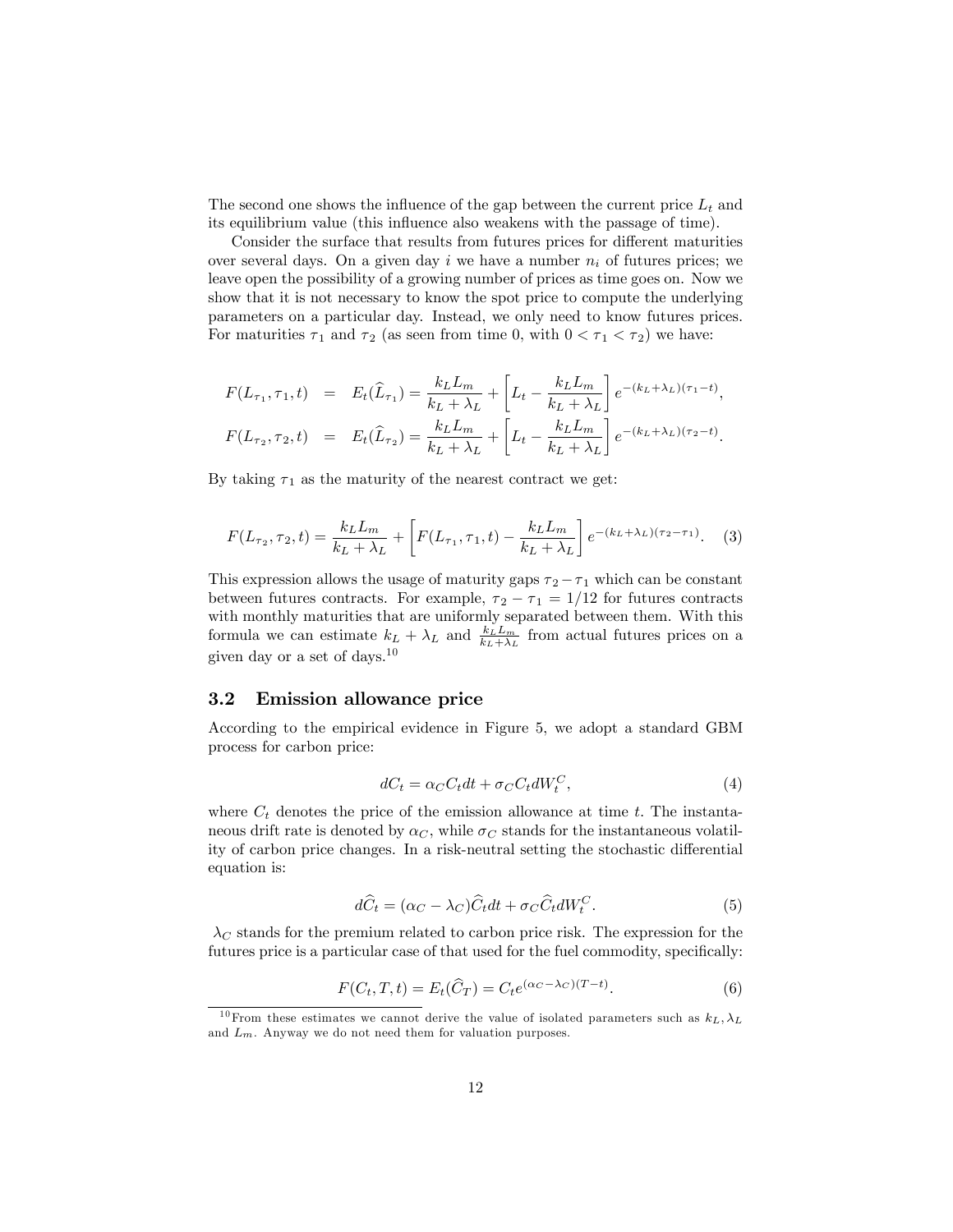Market data from futures contracts on  $CO<sub>2</sub>$  emission allowances along with equation (6) allow to compute the risk-adjusted drift rate  $\alpha_C - \lambda_C$  of carbon price.

### 3.3 Overall investment cost

Let  $I_t$  denote the investment outlay at time t. The term  $I_t$  refers to the time-t present value of all the investment costs faced by the Örm (whether they are disbursed all at once or sequentially over time, be they tangible or intangible, and net of whatever public subsidies received). Initially we can think of  $I_t$  as the purchase cost of new equipment that enhances EE in power plants. As such, this cost would not differ between electric utilities. However, in electric power generation, type, age, maintenance, and condition of plant differ markedly. Upgrading in this case means replacing some part of the plant and linking this newly converted part with remaining facilities. This means that installation costs can still differ if, for example, installation of the new equipment is more expensive in a plant in poorer condition (Levi and Nault [22]). Remember that we analyze the potential investment from the viewpoint of a firm or individual.

We assume  $I_t$  evolves stochastically according to a GBM:

$$
dI_t = \alpha_I I_t dt + \sigma_I I_t dW_t^I. \tag{7}
$$

The risk-neutral version is:

$$
d\widehat{I}_t = (\alpha_I - \lambda_I)\widehat{I}_t dt + \sigma_I \widehat{I}_t dW_t^I.
$$
\n(8)

 $\lambda_I$  stands for the premium related to the risk concerning the amount to disburse. The expression for the futures price is similar to that for the emission allowance:

$$
F(I_t, T, t) = E_t(\hat{I}_T) = I_t e^{(\alpha_I - \lambda_I)(T - t)}.
$$
\n(9)

For assessing an investment to increase EE we must determine three correlation coefficients:

$$
dW_t^L dW_t^C = \rho_{LC} dt \; ; \; dW_t^L dW_t^I = \rho_{LI} dt \; ; \; dW_t^C dW_t^I = \rho_{CI} dt. \tag{10}
$$

## 3.4 Value of a stochastic annuity between times  $\tau_1$  and  $\tau_2$

Assume we are deciding whether to invest or not at a given time. Therefore we need to know the present value of the prospective profits accruing to the investment,  $V$ . We deal with a stochastic income from each unit of fuel saved and each emission allowance spared. The value of this income can be computed as follows:

$$
V = \int_{\tau_1}^{\tau_2} e^{-rt} F(L_t, T, t) + Q \int_{\tau_1}^{\tau_2} e^{-rt} F(C_t, T, t), \tag{11}
$$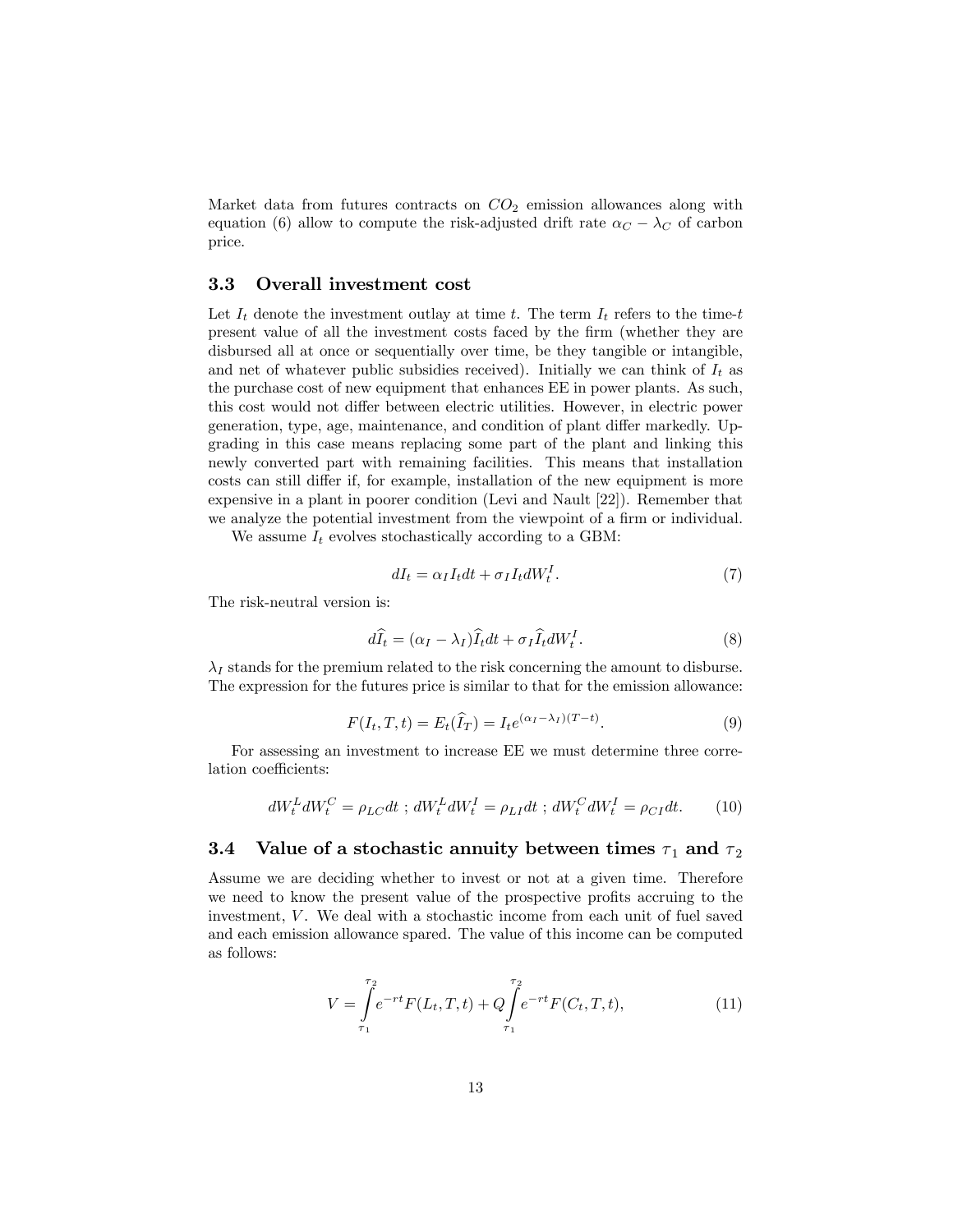where Q stands for the tons of carbon dioxide avoided (or the number of allowances spared) per unit of fuel saved.<sup>11</sup> The dearest, dirtiest fuels would be the natural candidates for investments that enhance  $EE<sup>12</sup>$  provided they are technically feasible.  $\tau_1$  and  $\tau_2$  enclose the operating life of the enhancement.

The value of the annuity emanates from two sources (see equations (3) and (6)):

$$
V(L_0, C_0) = V_1(L_0) + V_2(C_0).
$$
\n(12)

:

a) The effect of (a unit of) fuel saved:

$$
V_1(L_0) = \frac{k_L L_m}{r(k_L + \lambda_L)} [e^{-r\tau_1} - e^{-r\tau_2}] + \left[L_0 - \frac{k_L L_m}{k_L + \lambda_L}\right] \frac{[e^{-(k_L + \lambda_L + r)\tau_1} - e^{-(k_L + \lambda_L + r)\tau_2}]}{k_L + \lambda_L + r}
$$
(13)

c) The effect of the emission allowances spared (per unit of fuel saved):

$$
V_2(C_0) = Q \frac{C_0}{\lambda_C + r - \alpha_C} [e^{-(\lambda_C + r - \alpha_C)\tau_1} - e^{-(\lambda_C + r - \alpha_C)\tau_2}].
$$
 (14)

Note that this valuation only requires knowledge of the parameters derived from futures prices, i.e., those expected to prevail in a risk-neutral world. At a time when the stochastic variables take on the values  $(L_0, C_0)$ , from the estimates of  $k_L + \lambda_L$ ,  $\frac{k_L L_m}{k_L + \lambda_L}$ , and  $\alpha_C - \lambda_C$  we could immediately compute the value of an annuity between dates  $\tau_1$  and  $\tau_2$ .

The Net Present Value at the initial time is computed as:

$$
NPV_0 = V(L_0, C_0) - I_0.
$$

Similarly, at a given time t when we observe  $(L_t, C_t)$  and  $I_t$  we compute:

$$
NPV_t = V(L_t, C_t) - I_t.
$$

### 4 DATA AND ESTIMATION

Below we briefly sketch the estimation procedure and the main results. A thorough description of the whole issue can be found in the Appendix.

### 4.1 Parameters in the coal price process

We estimate the parameters of the coal price process regarding the long-term dynamics. We use the futures prices over the last 50 days in our sample, from 03/24/09 to 06/03/09.

 $11$  Previously, if coal prices and carbon prices are quoted in different monetary units, the appropriate exchange rate will be used to convert them.

 $12$  Typically the cheapest fuels turn out to be the dirtiest ones.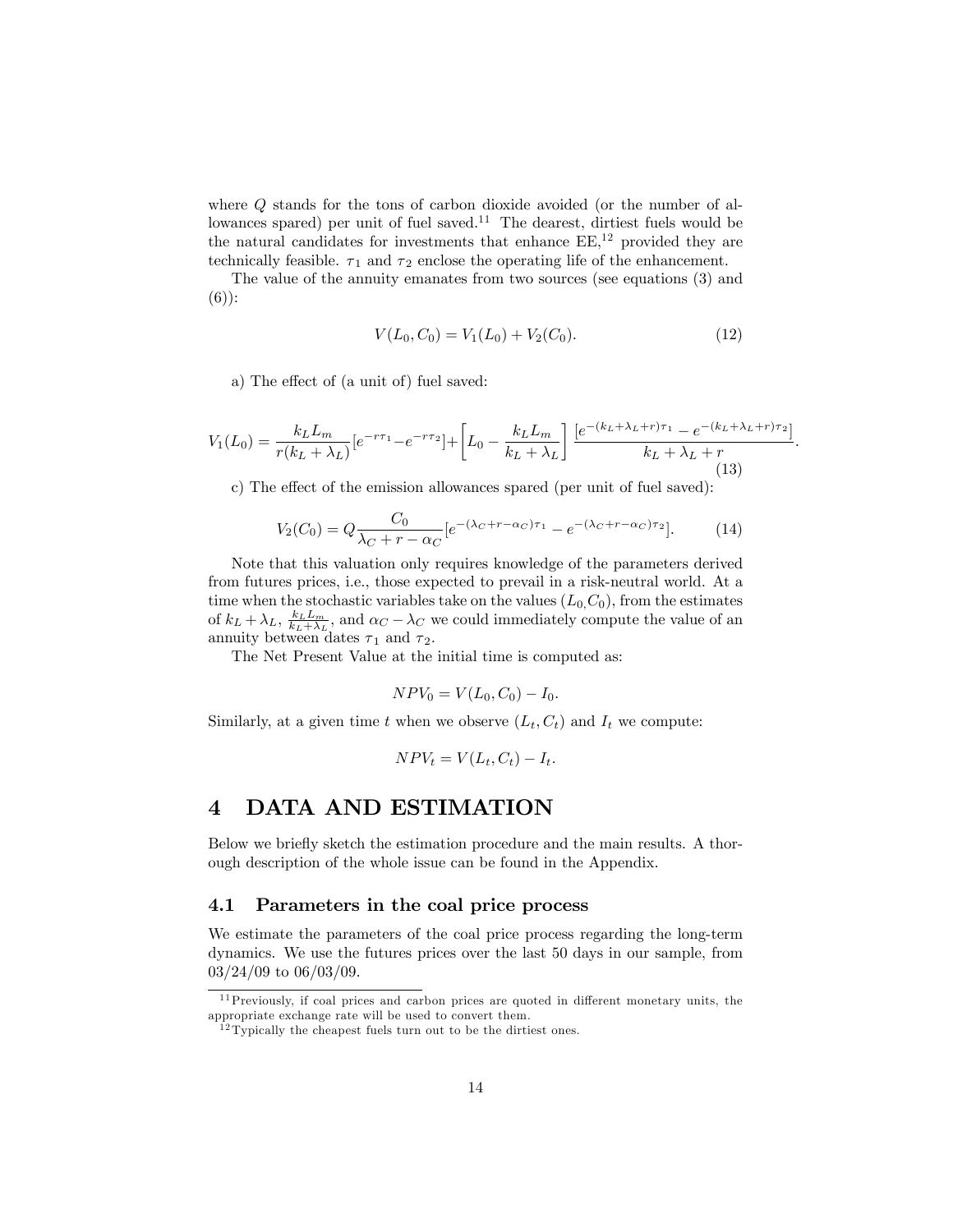If we undertake the valuation of future physical flows of commodities at a given time  $t$ , the delivery of which is absolutely certain, valuation should rest on the time-t futures curve. Therefore, our model must leave room for  $k_L + \lambda_L$ and  $\frac{k_L L_m}{k_L + \lambda_L}$  to change in value on a daily basis. Thus we recognize that the risk premium  $\lambda_L$  or other items change over time (as is the case in financial markets and commodity markets). Despite the variability of  $k_L + \lambda_L$  and  $\frac{k_L L_m}{k_L + \lambda_L}$  with time, we are going to estimate an average value that best fits the series of daily values.<sup>13</sup> We further use these average values as an estimate of future behavior.

Upon the estimation on each of the 50 days using non-linear least squares, we compute the corresponding average values. They turn out to be:

$$
avg(k_L + \lambda_L) = 0.62; \quad avg\left(\frac{k_L L_m}{k_L + \lambda_L}\right) = 70.13.
$$

The most relevant parameter for long-term valuations is  $\frac{k_L L_m}{k_L + \lambda_L}$  because of the high value of  $(k_L + \lambda_L)$  (which pushes toward quickly approaching the longrun equilibrium value). Figures 6 and 7 display their values on each day and the 95-percent confidence intervals. The average values that we adopt for our valuations below look like a reasonable compromise over the sample period. Regarding the price change volatility, we get an estimate of  $\hat{\sigma}_L = 0.2850$ .

### 4.2 Parameters in the allowance price process

The model is estimated with daily futures prices from 01/02/2009 to 09/23/2009. Previously, prices from the ECX, which are measured in  $\epsilon$ /tonne, are converted to \$/ton. Estimation proceeds along the same steps as before (see Appendix). The result is:

$$
avg\left(\alpha_C - \lambda_C\right) = 0.056.
$$

In view of Figure 8, our numerical estimate can be considered a reasonable value. We also get an estimate of volatility  $\hat{\sigma}_C = 0.5622$  and a correlation coefficient  $\widehat{\rho}_{LC} = 0.0525.$ 

Risk-neutral drift rate  $(\alpha_C - \lambda_C)$  over time and confidence interval

### 4.3 The carbon content of fuel coal

The expected growth rate of carbon prices under risk neutrality  $(\alpha_C - \lambda_C)$ along with their volatility  $(\sigma_C)$  are fundamental components to the valuation process. Another key ingredient to valuation is the amount of carbon dioxide that is avoided for each ton of coal that ceases to be consumed. Obviously this depends on coal quality. Using data from EIA [7], we can compute the emission factors as shown in Table  $3^{14}$ . In this paper we assume bituminous coal as the input fuel, hence  $Q = 2.4657$ .

<sup>&</sup>lt;sup>13</sup> Something similar happens with volatility. Though it changes from one day to the next, usually it suffices to estimate one single value when trying to value long-term cash flows.

 $14$ One ton of Anthracite pollutes more than one tone of Bituminous coal. But a given amount of power will take less Anthracite than Bituminous coal. Sometimes, though, there is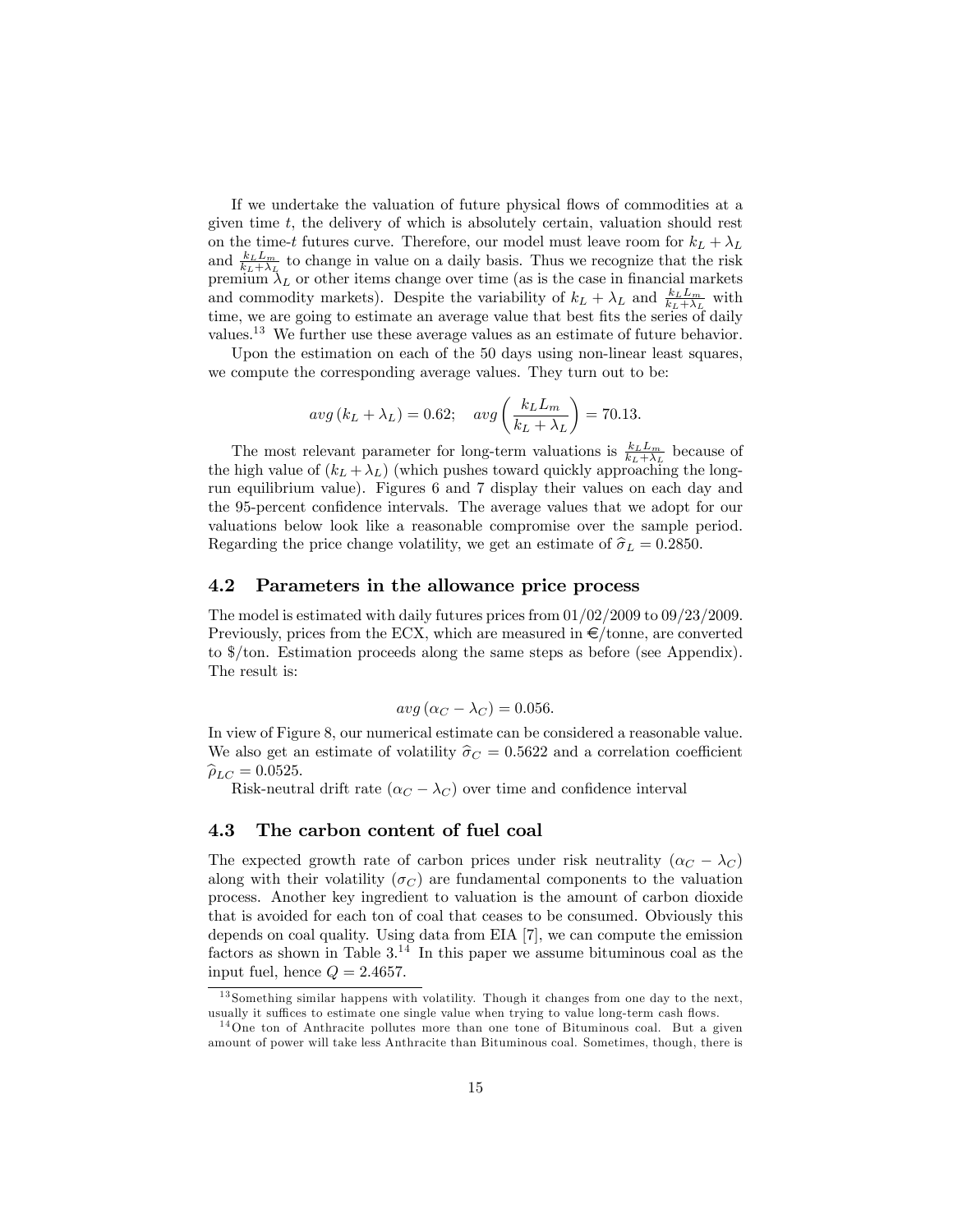

Figure 6: Risk-neutral speed of reversion  $(k_L + \lambda_L)$  over time and daily confidence intervals.

| Table 3. Emission factors from different coal types. |                           |  |  |  |
|------------------------------------------------------|---------------------------|--|--|--|
| Coal type                                            | $\cos CO_2$ / $\tan$ coal |  |  |  |
| Lignite                                              | 1.3958                    |  |  |  |
| Subbituminous                                        | 1.8580                    |  |  |  |
| Bituminous                                           | 2.4657                    |  |  |  |
| Anthracite                                           | 2.8425                    |  |  |  |

## 5 THE THREE-DIMENSIONAL LATTICE

Regarding multi-dimensional options, i.e., contingent claims dependent on the prices of multiple assets, closed-form solutions for their value are rarely available. Therefore one must resort to numerical methods. They fall within three main categories, namely: lattice methods, finite difference methods, and Monte Carlo simulation. Lattice methods are generally considered to be simpler, more flexible and, if dimensionality is not too large, more efficient than other methods.

A number of variations of the lattice approach have been proposed in the literature to assess the value of multivariate contingent claims. Boyle et al. [2] develop a valuation model for contingent claims involving several underlying assets. The price of each asset is assumed to be lognormally distributed (i.e., the

no choice because the type of coal that is Öred is determined by the physical vicinity of coal mines.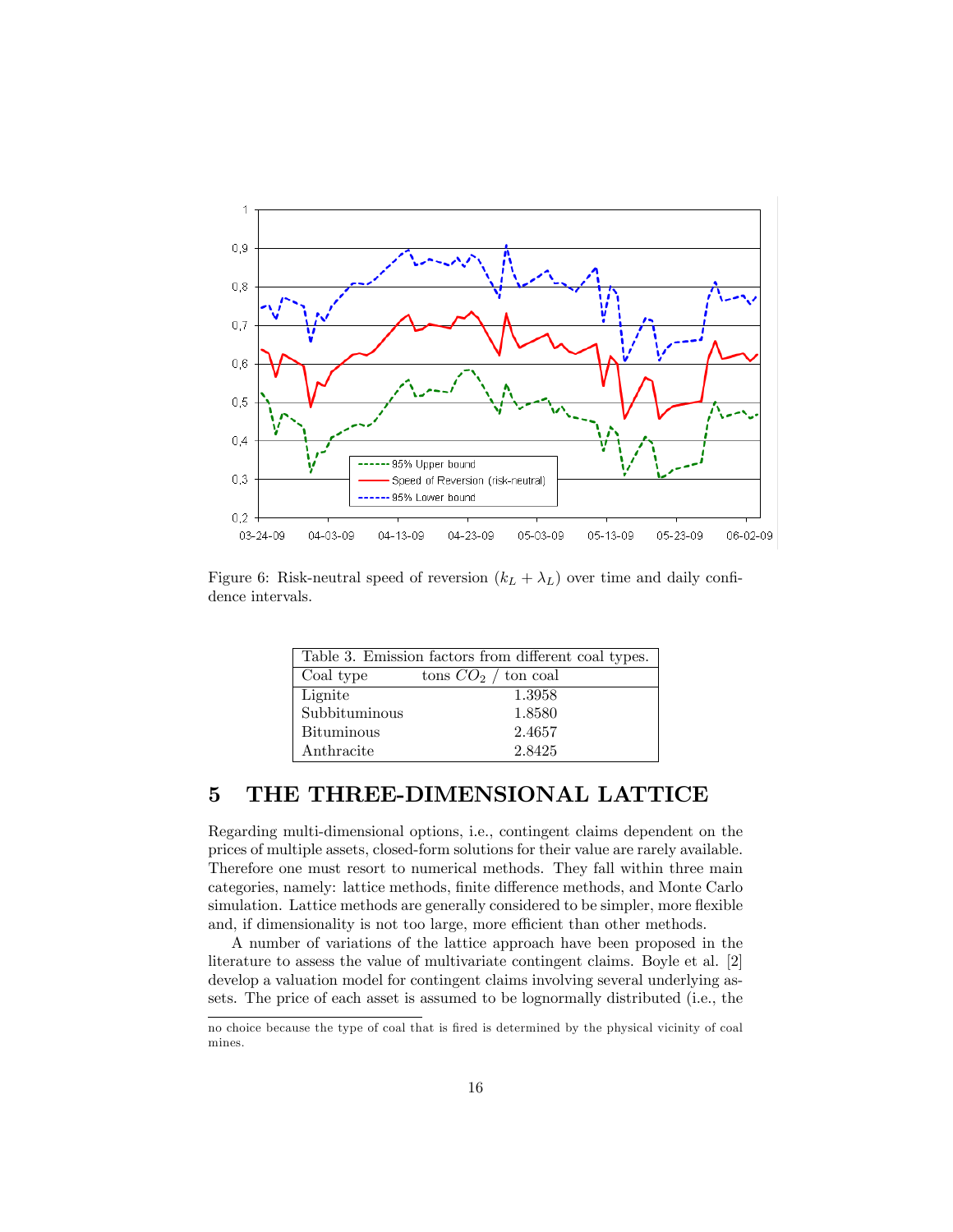

Figure 7: Long-term component  $k_L L_m/(k_L + \lambda_L)$  over time and daily confidence intervals.

price process is governed by a GBM). Their numerical approximation method involves choosing jump sizes and jump probabilities so that the characteristic function of the discrete distribution converges to that of the continuous distribution. They obtain closed-form solutions for both the jump probabilities and the jump amplitudes. As they reckon, their solution technique does not guarantee that these probabilities will be positive, so this must be checked in each application. They further illustrate the accuracy of their method in the case of European options with three underlying assets.

Gamba and Trigeorgis [11] propose a binomial lattice approach (called GLT) to evaluate contingent claims whose payoff depends on multiple state variables that follow joint (correlated) GBMs. A variation of this method (called ALGT) simplifies the numerical scheme (all probabilities are equal and positive). These approaches prove to be consistent, stable and efficient. They further test the performance of the proposed approaches vis-a-vis other lattice approaches proposed for multi-dimensional option problems, among them Boyle et al. [2]. While all the lattice methods they analyze have the same order of convergence, their method dominates in terms of efficiency.

As indicated above, we assess an option to invest whose value depends on three correlated price processes. Two of them follow standard GBMs whereas the other one displays mean reversion. We derive closed-form solutions for the jump probabilities and the jump amplitudes in our case. The solution tech-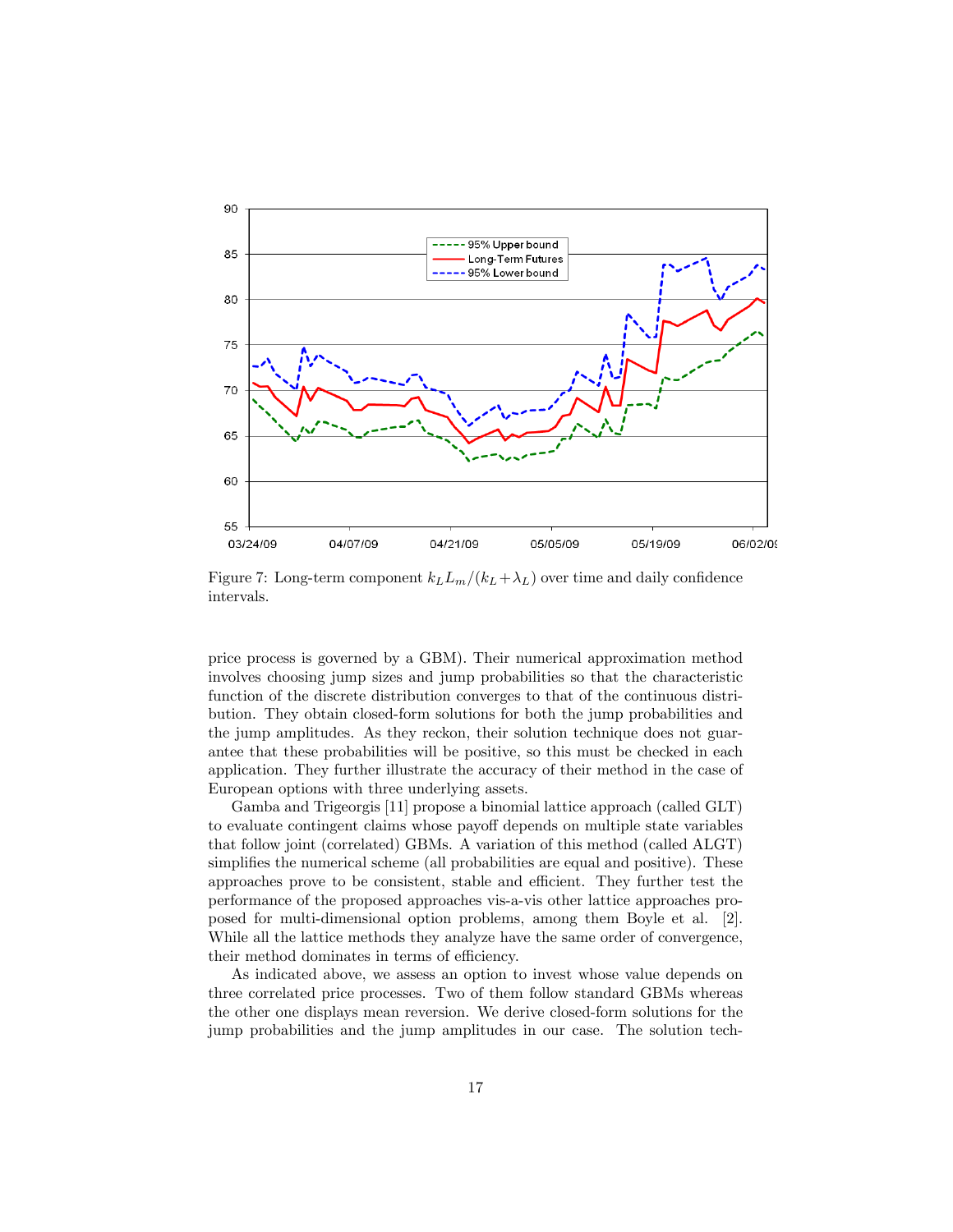

Figure 8: Risk-neutral drift rate  $(\alpha_C - \lambda_C)$  over time and daily confidence intervals.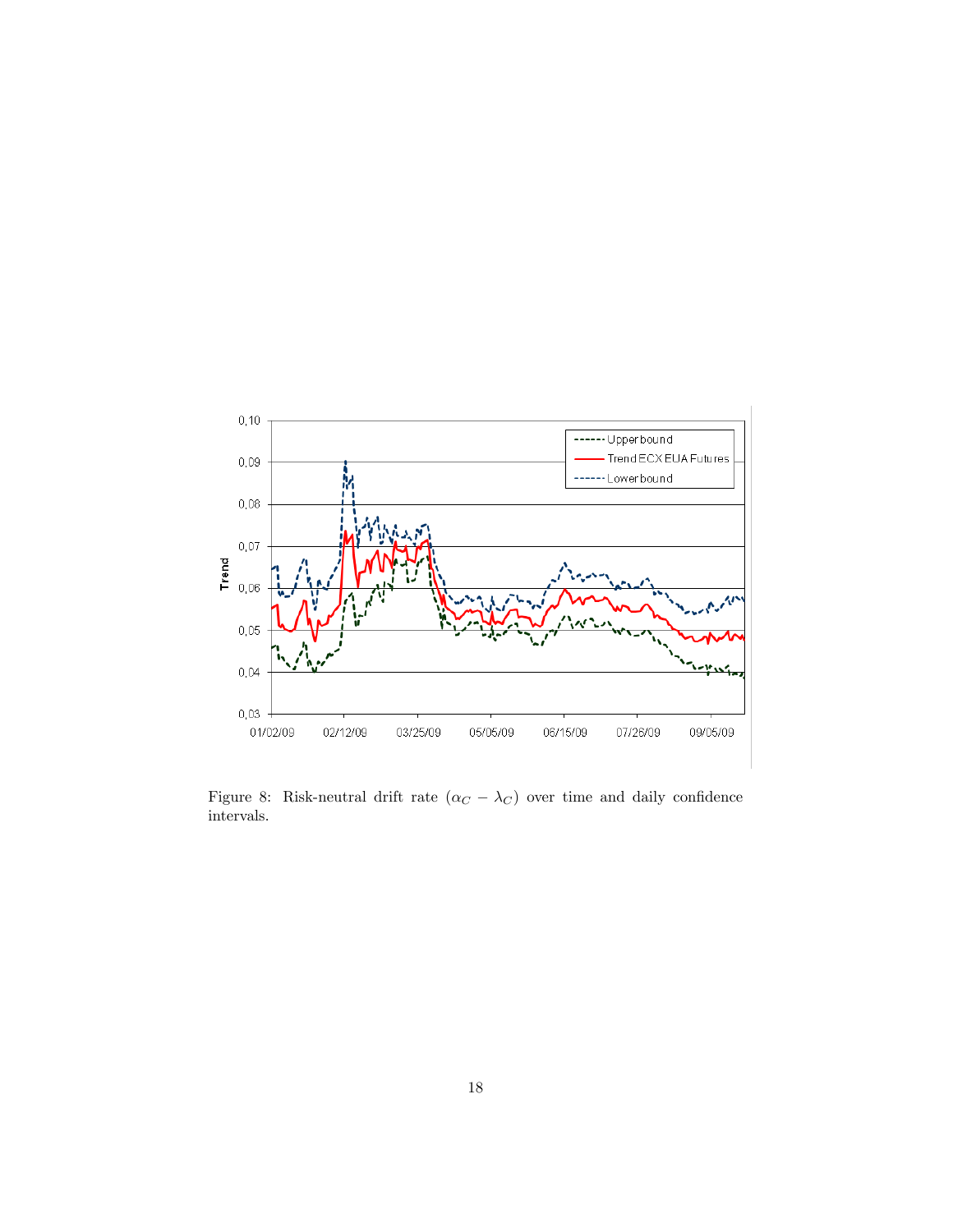nique guarantees that these probabilities will be positive. Both jump sizes and jump probabilities will be used in our valuation of an American-type investment option.

### 5.1 Building the lattice

First we take natural logarithms of the (risk neutral) prices:

$$
x_I \equiv \ln \widehat{I}_t; \, x_L \equiv \ln \widehat{L}_t; \, x_C \equiv \ln \widehat{C}_t.
$$

Applying Ito's Lemma, for the dynamics of the investment cost we have:

$$
dx_I = (\alpha_I - \lambda_I - \frac{1}{2}\sigma_I^2)dt + \sigma_I dW_t^I = \nu_I dt + \sigma_I dW_t^I,
$$
  
where  $\nu_I \equiv (\alpha_I - \lambda_I - \frac{1}{2}\sigma_I^2).$ 

For the long-run dynamics of coal price we have:

$$
dx_L = \left[\frac{k_L(L_m - \hat{L}_t)}{\hat{L}_t} - \lambda_L - \frac{1}{2}\sigma_L^2\right]dt + \sigma_L dW_t^L = \nu_L dt + \sigma_L dW_t^L\mathfrak{h}
$$
  
where  $\nu_L \equiv \left[\frac{k_L(L_m - \hat{L}_t)}{\hat{L}_t} - \lambda_L - \frac{1}{2}\sigma_L^2\right],$  (16)

which can be rewritten as:

$$
dx_L = \left[\frac{1}{\hat{L}_t} \frac{k_L L_m}{k_L + \lambda_L} (k_L + \lambda_L) - (k_L + \lambda_L) - \frac{1}{2} \sigma_L^2\right] dt + \sigma_L dW_t^L = \nu_L dt + \sigma_L dW_t^L.
$$

For the dynamics of the allowance price we have:

$$
dx_C = (\alpha_C - \lambda_C - \frac{1}{2}\sigma_C^2)dt + \sigma_C dW_t^C = \nu_C dt + \sigma_C dW_t^C, \quad (17)
$$

where 
$$
\nu_C \equiv (\alpha_C - \lambda_C - \frac{1}{2}\sigma_C^2).
$$
 (18)

Note that, except for volatilities, all the parameters required for using the above formulas can be estimated in the risk-neutral world from futures prices.

With three dimensions in each node of the lattice, it is possible to move to  $2^3 = 8$  different states of nature. Thus there are eight probabilities to be computed, in addition to three incremental values  $(\Delta x_I; \Delta x_L; \Delta x_C)$ . For this purpose we have ten equations.

The first equation establishes that the probabilities must sum to one:

$$
p_{uuu} + p_{uud} + p_{udu} + p_{udd} + p_{duu} + p_{dud} + p_{ddu} + p_{ddd} = 1.
$$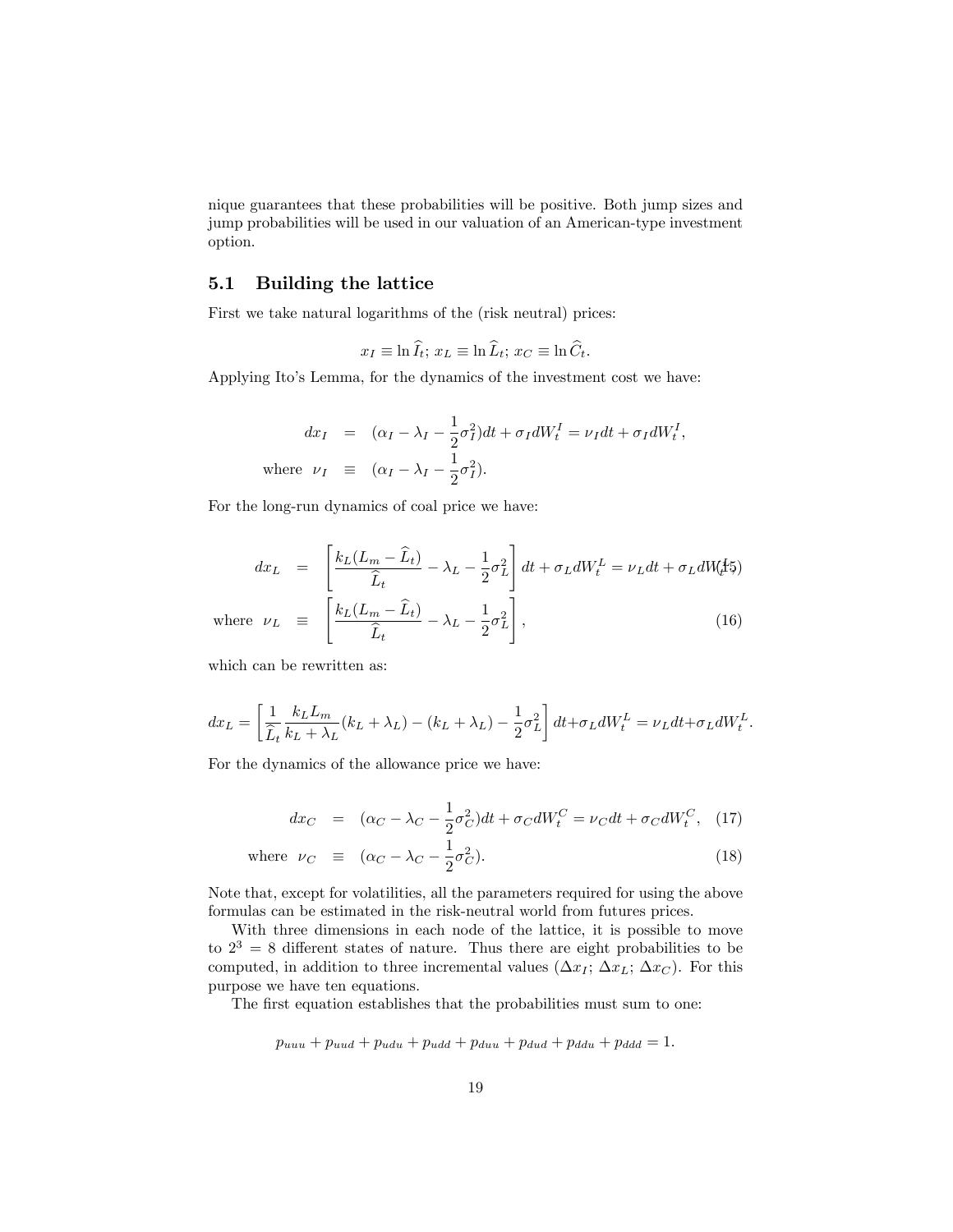The next three impose the conditions for consistency regarding the second moment:

$$
E(\Delta x_I^2) = (p_{uuu} + p_{uud} + p_{udu} + p_{udd})\Delta x_I^2 + (p_{duu} + p_{dud} + p_{ddu} + p_{ddd})\Delta x_I^2 =
$$
  
\n
$$
= \sigma_I^2 \Delta t + \nu_I^2 (\Delta t)^2 \simeq \sigma_I^2 \Delta t,
$$
  
\n
$$
E(\Delta x_L^2) = \Delta x_L^2 = \sigma_L^2 \Delta t + \nu_L^2 (\Delta t)^2 \simeq \sigma_L^2 \Delta t,
$$
  
\n
$$
E(\Delta x_C^2) = \Delta x_C^2 = \sigma_C^2 \Delta t + \nu_C^2 (\Delta t)^2 \simeq \sigma_C^2 \Delta t.
$$

When the increments  $\Delta t$  in the lattice are small, the term  $(\Delta t)^2 \simeq 0$ . These equations allow to directly compute the increments:

$$
\Delta x_I = \sigma_I \sqrt{\Delta t}; \, \Delta x_L = \sigma_L \sqrt{\Delta t}; \, \Delta x_C = \sigma_C \sqrt{\Delta t}.
$$

The next three equations require the probabilities to be consistent with observed correlations:

$$
E(\Delta x_I \Delta x_L) = (p_{uuu} + p_{uud} - p_{udu} - p_{dud} - p_{duu} - p_{dud} + p_{ddu} + p_{ddd}) \Delta x_I \Delta x_L =
$$
  
=  $\rho_{IL} \sigma_I \sigma_L \Delta t + \nu_I \nu_L (\Delta t)^2$ ,

$$
E(\Delta x_I \Delta x_C) = (p_{uuu} - p_{uud} + p_{udu} - p_{udu} + p_{dud} - p_{ddu} + p_{ddd}) \Delta x_I \Delta x_C =
$$
  
=  $\rho_{IC} \sigma_I \sigma_C \Delta t + \nu_I \nu_C (\Delta t)^2$ ,

$$
E(\Delta x_L \Delta x_C) = (p_{uuu} - p_{uud} - p_{udu} + p_{udu} + p_{duu} - p_{dud} - p_{ddu} + p_{ddd}) \Delta x_L \Delta x_C =
$$
  
= 
$$
\rho_{LC} \sigma_L \sigma_C \Delta t + \nu_L \nu_C (\Delta t)^2.
$$

Remembering that  $(\Delta t)^2 \simeq 0$  and the values for  $\Delta x_I$ ,  $\Delta x_L$ , and  $\Delta x_C$ , we get:

$$
p_{uuu} + p_{uud} - p_{udu} - p_{udu} - p_{duu} - p_{dud} + p_{ddu} + p_{ddd} = \rho_{IL}
$$

$$
p_{uuu} - p_{uud} + p_{udu} - p_{udd} - p_{duu} + p_{dud} - p_{ddu} + p_{ddd} = \rho_{IC}
$$

 $p_{uuu} - p_{uud} - p_{udu} + p_{udd} + p_{duu} - p_{dud} - p_{ddu} + p_{ddd} = \rho_{LC}$ 

The last three equations establish the conditions for consistency with the  $\operatorname{first}$  moment: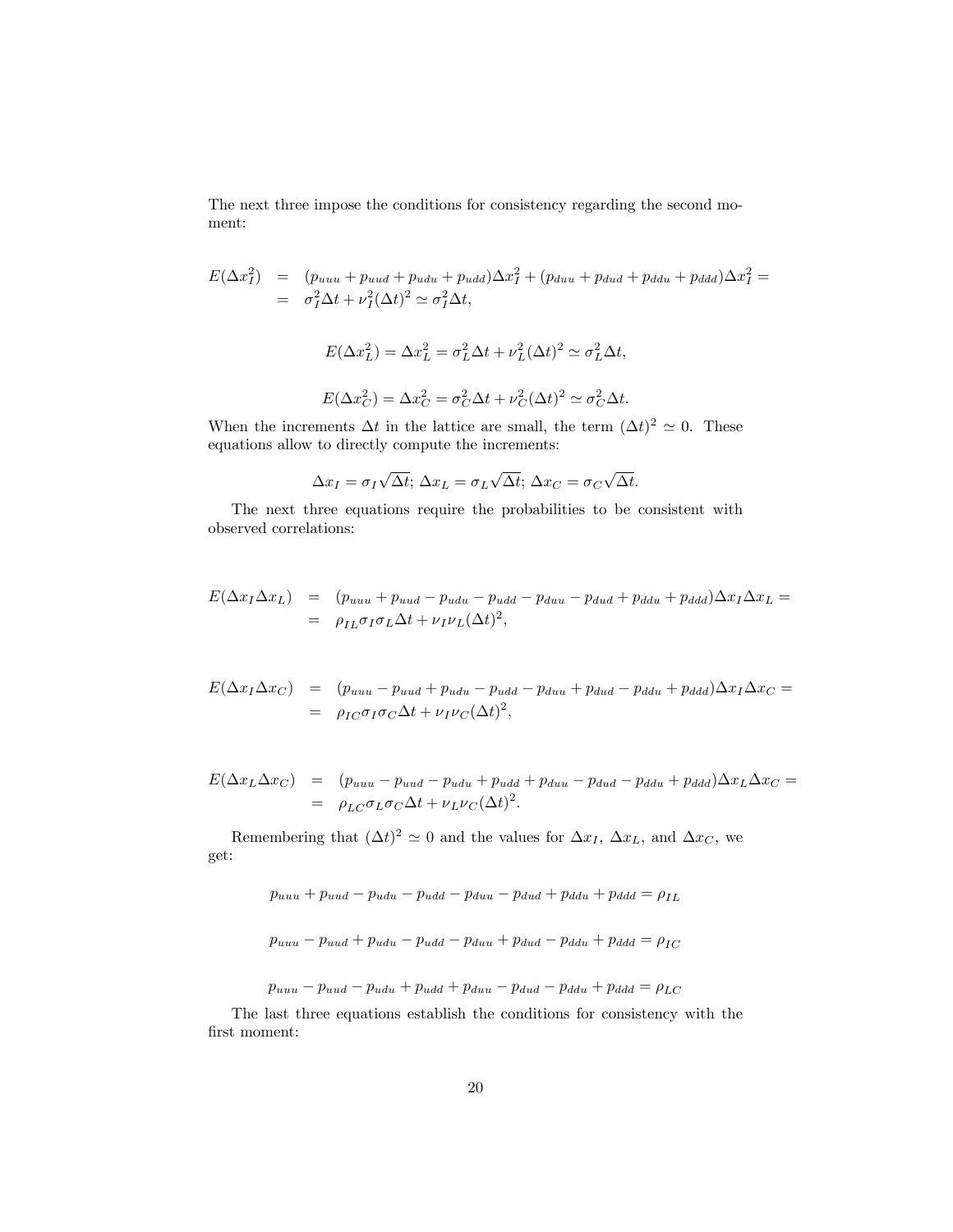$$
E(\Delta x_I) = (p_{uuu} + p_{uud} + p_{udu} + p_{udd} - p_{duu} - p_{dud} - p_{ddu} - p_{ddd})\Delta x_I = \nu_I \Delta t,
$$

$$
E(\Delta x_L) = (p_{uuu} + p_{uud} - p_{udu} - p_{udd} + p_{duu} + p_{dud} - p_{ddu} - p_{ddd})\Delta x_L = \nu_L \Delta t,
$$

 $E(\Delta x_C) = (p_{uuu} - p_{uud} + p_{udu} - p_{udu} + p_{dud} + p_{ddu} - p_{ddd})\Delta x_C = \nu_C \Delta t.$ From them we derive:

$$
p_{uuu} + p_{uud} + p_{udu} + p_{udd} - p_{duu} - p_{dud} - p_{ddu} - p_{ddd} = \frac{\nu_I \sqrt{\Delta t}}{\sigma_I},
$$

$$
p_{uuu} + p_{uud} - p_{udu} - p_{udd} + p_{duu} + p_{dud} - p_{ddu} - p_{ddd} = \frac{\nu_L \sqrt{\Delta t}}{\sigma_L},
$$

$$
p_{uuu} - p_{uud} + p_{udu} - p_{udd} + p_{duu} - p_{dud} + p_{ddu} - p_{ddd} = \frac{\nu_C \sqrt{\Delta t}}{\sigma_C}.
$$

We thus have seven equations and eight unknowns. In principle, several solutions are possible. However, we adopt the method suggested by Boyle et al. [2]. This way we get the following probabilities, which satisfy the above equations:

$$
p_{uuu} = \frac{1}{8} \left[ 1 + \rho_{IL} + \rho_{IC} + \rho_{LC} + \sqrt{\Delta t} \left( \frac{\nu_I}{\sigma_I} + \frac{\nu_L}{\sigma_L} + \frac{\nu_C}{\sigma_C} \right) \right],
$$
  
\n
$$
p_{uud} = \frac{1}{8} \left[ 1 + \rho_{IL} - \rho_{IC} - \rho_{LC} + \sqrt{\Delta t} \left( \frac{\nu_I}{\sigma_I} + \frac{\nu_L}{\sigma_L} - \frac{\nu_C}{\sigma_C} \right) \right],
$$
  
\n
$$
p_{udu} = \frac{1}{8} \left[ 1 - \rho_{IL} + \rho_{IC} - \rho_{LC} + \sqrt{\Delta t} \left( \frac{\nu_I}{\sigma_I} - \frac{\nu_L}{\sigma_L} + \frac{\nu_C}{\sigma_C} \right) \right],
$$
  
\n
$$
p_{udd} = \frac{1}{8} \left[ 1 - \rho_{IL} - \rho_{IC} + \rho_{LC} + \sqrt{\Delta t} \left( \frac{\nu_I}{\sigma_I} - \frac{\nu_L}{\sigma_L} - \frac{\nu_C}{\sigma_C} \right) \right],
$$
  
\n
$$
p_{duu} = \frac{1}{8} \left[ 1 - \rho_{IL} - \rho_{IC} + \rho_{LC} + \sqrt{\Delta t} \left( -\frac{\nu_I}{\sigma_I} + \frac{\nu_L}{\sigma_L} + \frac{\nu_C}{\sigma_C} \right) \right],
$$
  
\n
$$
p_{dud} = \frac{1}{8} \left[ 1 - \rho_{IL} + \rho_{IC} - \rho_{LC} + \sqrt{\Delta t} \left( -\frac{\nu_I}{\sigma_I} + \frac{\nu_L}{\sigma_L} - \frac{\nu_C}{\sigma_C} \right) \right],
$$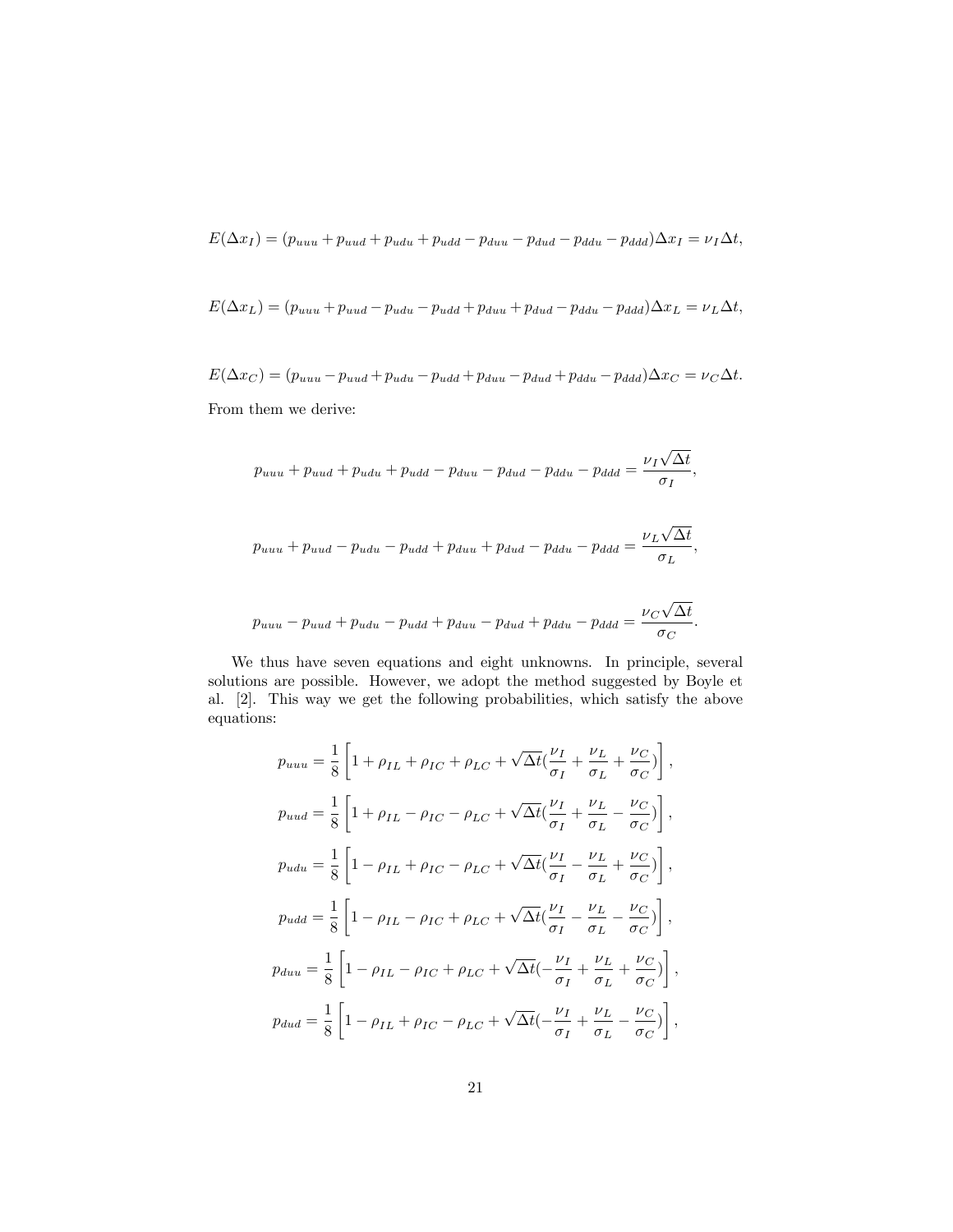$$
p_{ddu} = \frac{1}{8} \left[ 1 + \rho_{IL} - \rho_{IC} - \rho_{LC} + \sqrt{\Delta t} \left( -\frac{\nu_I}{\sigma_I} - \frac{\nu_L}{\sigma_L} + \frac{\nu_C}{\sigma_C} \right) \right],
$$
  

$$
p_{ddd} = \frac{1}{8} \left[ 1 + \rho_{IL} + \rho_{IC} + \rho_{LC} + \sqrt{\Delta t} \left( -\frac{\nu_I}{\sigma_I} - \frac{\nu_L}{\sigma_L} - \frac{\nu_C}{\sigma_C} \right) \right].
$$

These probabilities have the same structure as those derived by Boyle et al. [2]; the terms  $\nu_I$ ,  $\nu_L$ ,  $\nu_C$ , though, are different. Our development allows for mean-reverting stochastic processes, and is later used to value American-type options (unlike Boyle et al. [2] who value European-type options).

Negative probabilities cannot be accepted. To avoid this possibility we apply Bayesís Rule which decomposes the former probabilities into a product of conditional and marginal probabilities. We adopt a procedure which is similar to that in Bastian-Pinto et al. [1]. However, we consider three sources of risk (instead of two).

The conditional probabilities for  $x_I$  are:

$$
p_u = p_{uuu} + p_{uud} + p_{udu} + p_{udd} = \frac{1}{2} + \frac{1}{2}\sqrt{\Delta t} \frac{\nu_I}{\sigma_I},
$$
  

$$
p_d = p_{duu} + p_{dud} + p_{ddu} + p_{ddd} = \frac{1}{2} - \frac{1}{2}\sqrt{\Delta t} \frac{\nu_I}{\sigma_I}.
$$

It must be  $p_u + p_d = 1$ , with neither of them greater than one and less than zero. Therefore some nodes are censored as follows:

$$
p_u^* = \max(0, \min(1, p_u)) \; ; \; p_d^* = 1 - p_u^*.
$$

Now we derive the conditional probabilities of  $x<sub>L</sub>$  in the following way:

$$
p_{u/u} = \frac{p_{uuu} + p_{uud}}{p_u},
$$
  

$$
p_{d/u} = \frac{p_{udu} + p_{udd}}{p_u}.
$$

These probabilities only make sense if  $p_u^* > 0$ , in which case it must be  $p_{u/u}$  +  $p_{d/u} = 1$ . Besides, they must be both between zero and one. If this does not hold at some node, we censor them as follows:

$$
\begin{array}{lcl} if\ p_u^* > & 0 \text{ then } p_{u/u}^* = \max(0, \min(1, p_{u/u})) \text{ ; } p_{d/u}^* = 1 - p_{u/u}^*,\\ \text{if } p_u^* & = & 0 \text{ then } p_{u/u}^* = 0 \text{ ; } p_{d/u}^* = 0. \end{array}
$$

Similarly:

$$
\begin{aligned}\n\text{if } p_d^* & > 0 \text{ then } p_{u/d}^* = \max(0, \min(1, p_{u/d})) \text{ ; } p_{d/d}^* = 1 - p_{u/d}^*, \\
\text{if } p_d^* & = 0 \text{ then } p_{u/d}^* = 0 \text{ ; } p_{d/d}^* = 0.\n\end{aligned}
$$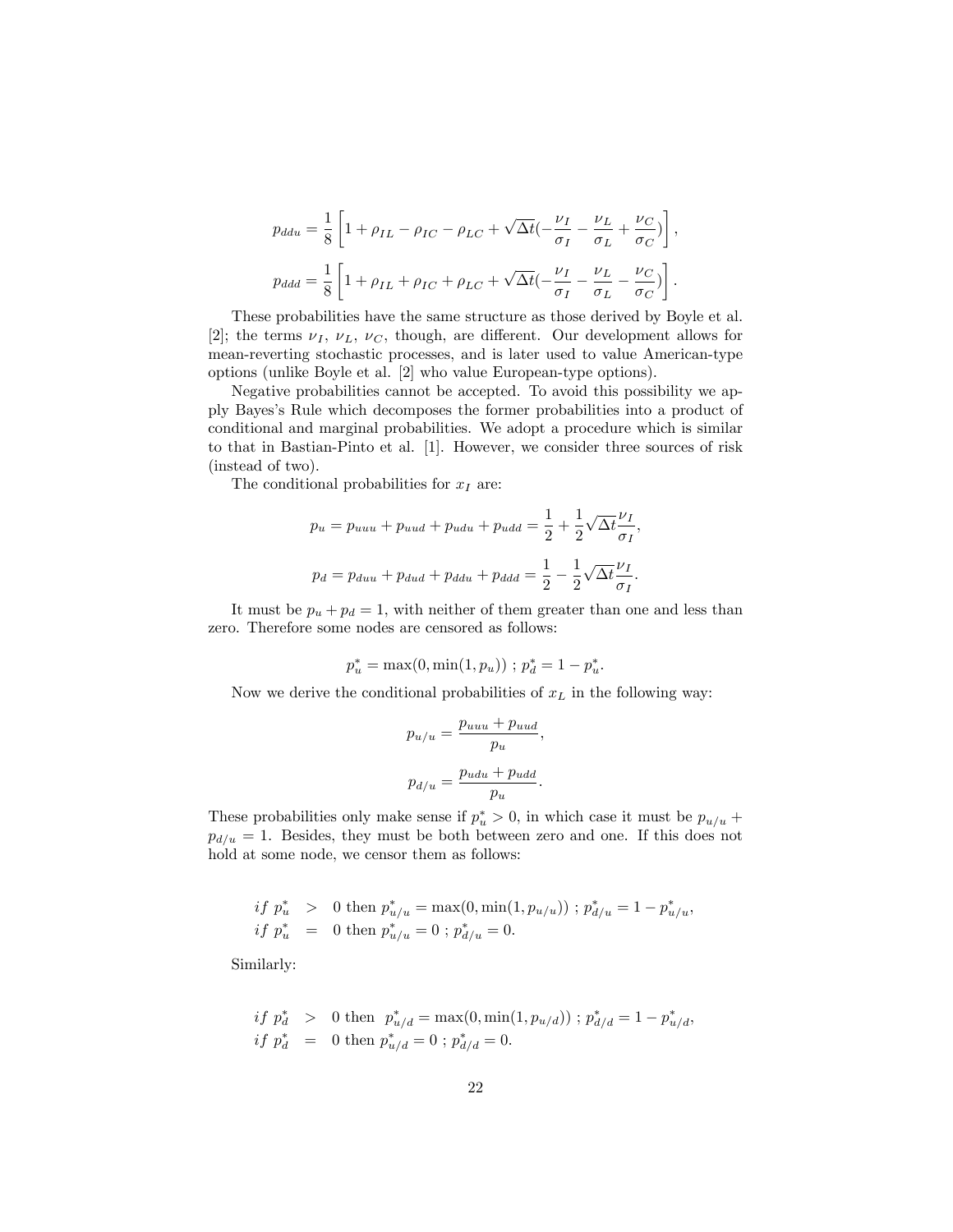In case  $p_{u/u}^* > 0$  the conditional probabilities of  $x_E$  are derived as:

$$
p_{u/u/u} = \frac{p_{uuu}}{p_{uuu} + p_{uud}},
$$

$$
p_{d/u/u} = \frac{p_{duu}}{p_{uuu} + p_{uud}}.
$$

Thus we get:

$$
p_{u/u/u}^{*} = \max(0, \min(1, p_{u/u/u})) \; ; \; p_{d/u/u}^{*} = 1 - p_{u/u/u}^{*}.
$$

Analogously:

if  $p_{d/u}^* > 0$ :

$$
p_{u/d/u}^* = \max(0, \min(1, p_{u/d/u})) \; ; \; p_{d/d/u}^* = 1 - p_{u/d/u}^*;
$$
 if  $p_{u/d}^* > 0$ :  

$$
p_{u/u/d}^* = \max(0, \min(1, p_{u/u/d})) \; ; \; p_{d/u/d}^* = 1 - p_{u/u/d}^*;
$$

if 
$$
p_{d/d}^* > 0
$$
:

$$
p_{u/d/d}^* = \max(0, \min(1, p_{u/d/d})) \; ; \; p_{d/d/d}^* = 1 - p_{u/d/d}^*.
$$

In the end, the new probabilities are simply:

$$
p_{uuu}^{*} = p_{u}^{*} \cdot p_{u/u}^{*} \cdot p_{u/u}^{*} / u/u,
$$
  
\n
$$
p_{uud}^{*} = p_{u}^{*} \cdot p_{u/u}^{*} \cdot p_{d/u}^{*} / u/u,
$$
  
\n
$$
p_{udu}^{*} = p_{u}^{*} \cdot p_{d/u}^{*} \cdot p_{u/d/u}^{*},
$$
  
\n
$$
p_{udd}^{*} = p_{u}^{*} \cdot p_{d/u}^{*} \cdot p_{d/d/u}^{*},
$$
  
\n
$$
p_{duu}^{*} = p_{d}^{*} \cdot p_{u/d}^{*} \cdot p_{u/d}^{*},
$$
  
\n
$$
p_{dud}^{*} = p_{d}^{*} \cdot p_{u/d}^{*} \cdot p_{d/u/d}^{*},
$$
  
\n
$$
p_{ddu}^{*} = p_{d}^{*} \cdot p_{d/d}^{*} \cdot p_{u/d/d}^{*},
$$
  
\n
$$
p_{ddd}^{*} = p_{d}^{*} \cdot p_{d/d}^{*} \cdot p_{d/d/d}^{*}.
$$

Next we are going to value an option to invest in enhancing EE which depends on three different stochastic processes by means of a three-dimensional binomial lattice.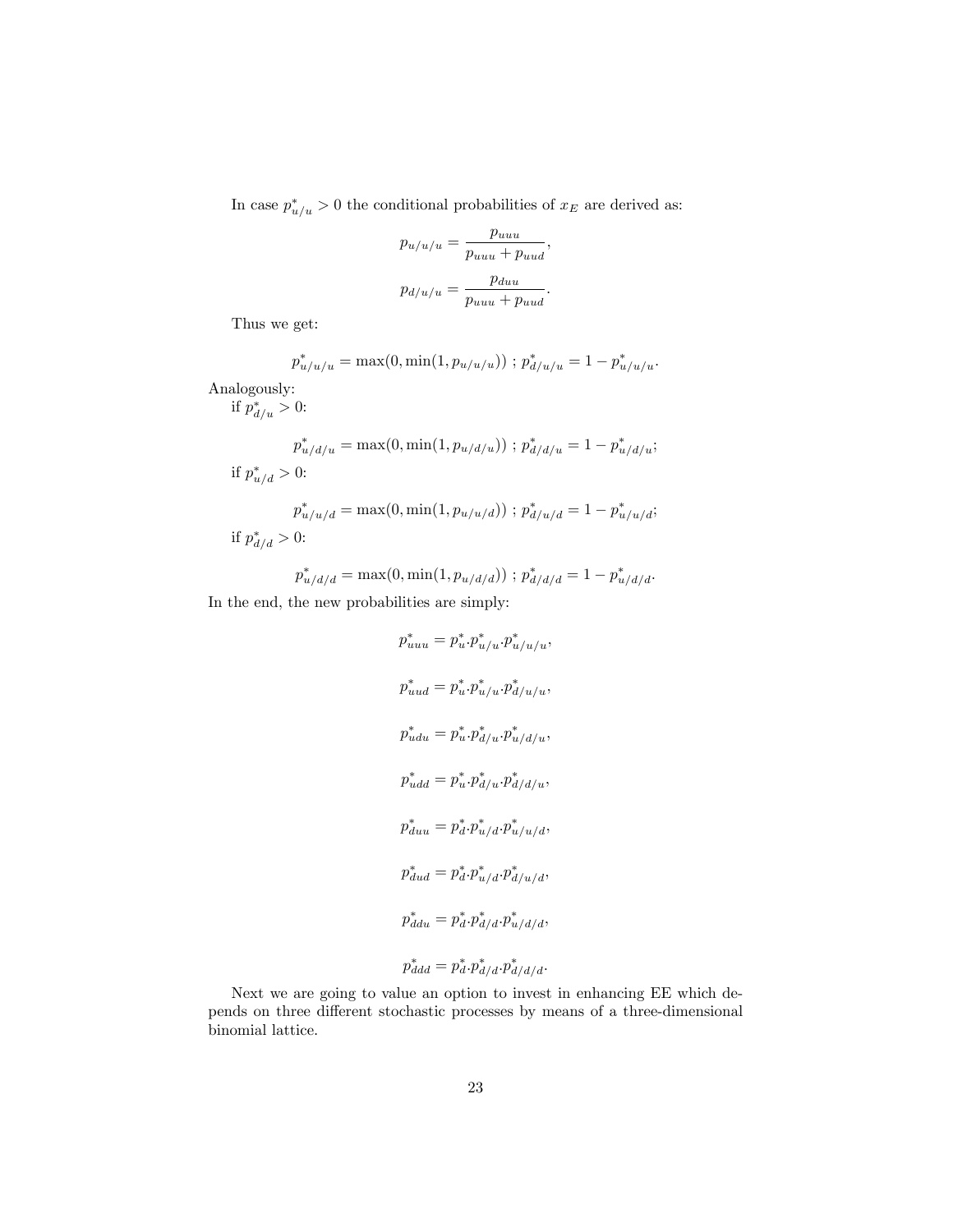### 5.2 Deploying the lattice

The time T until maturity is subdivided into n steps each of size  $\Delta t = T/n$ . In our case, after the first step the initial value  $I_0$  moves to one of two possible values,  $I_0 u_I$  or  $I_0 d_I$ , where  $u_I = e^{\sigma_I \sqrt{\Delta t}}$  and  $d_I = 1/u_I = e^{-\sigma_I \sqrt{\Delta t}}$ . Starting from initial values  $(I_0, L_0, C_0)$  after the first step we can compute the values  $(I_0e^{\sigma_I\sqrt{\Delta t}}, L_0e^{\sigma_L\sqrt{\Delta t}}, C_0e^{\sigma_C\sqrt{\Delta t}})$  with probability  $p_{uuu}^*$ . Similarly we derive the remaining nodes that arise in the first step, for example  $(I_0e^{-\sigma_I\sqrt{\Delta t}}, L_0e^{-\sigma_L\sqrt{\Delta t}},$  $C_0 e^{-\sigma_C \sqrt{\Delta t}}$  with probability  $p_{ddd}^*$ .

After *i* steps, with  $j_I$ ,  $j_L$  and  $j_C$  upside moves, the values  $(I_0e^{\sigma_I\sqrt{\Delta t}}(2j_I-i))$ ,  $L_0e^{\sigma_L\sqrt{\Delta t}(2j_L-i)}$ ,  $C_0e^{\sigma_C\sqrt{\Delta t}(2j_E-i)}$  will be reached. It can easily be seen that the tree branches recombine; thus, the same value results from a rise followed by a drop or the other way round. At the final time  $T$  the possible combinations of values can be represented by means of a cube. At the earlier moment  $T - \Delta t$ another less-sized cube describes the set of feasible values. There will be some probabilities of moving from each node to eight possible states of the cube at time T.

This lattice is used to assess the possibility to invest in enhancing the EE level (thus saving input fuel and emission allowances) of a physical facility already in place (such as an operating coal-Öred plant). Therefore, the saving opportunity is linked to the remaining life of the facility to be upgraded. We also consider that, once the decision to invest is made, it takes time for this enhancement to start working. The example below assumes that implementation takes a whole year.<sup>15</sup> The investment opportunity is assumed to be available from initial time until T when the plant is closed down.<sup>16</sup> However, given the time to build required, exercising the option to invest after time  $T - 1$  will never pay off.<sup>17</sup>. So at  $T-1$  the value of the option at all the nodes is zero and investing makes no sense:

$$
W=0.
$$

In a lattice with *n* time steps at the final time we will have  $(n + 1)^3$  nodes; in the moment immediately before, the number will be  $n^3$  nodes.

At earlier times, i.e., for  $t < T - 1$ , the option value at each node in the lattice is:

$$
W = \max(V(I_t, L_t, C_t), e^{-r\Delta t} (p_{uuu}^* W^{+++} + p_{uud}^* W^{++-} + p_{udu}^* W^{+-+} +
$$
  

$$
p_{udd}^* W^{+--} + p_{duu}^* W^{-++} + p_{dud}^* W^{-+-} + p_{ddu}^* W^{--+} + p_{ddd}^* W^{--} (1)9)
$$

The NPV of investing immediately (i.e., exercising the option) is computed each time and it is compared with the second term, namely the value of the

 $15$  There is a lapse since the decision to invest is made until the physical units that improve EE are received, trial tests are time-consuming, and also final adjustments.

 $16$  Therefore we deal with an American-type option with three sources of risk.

 $17$  We are assuming a fixed (deterministic) useful life of the physical asset.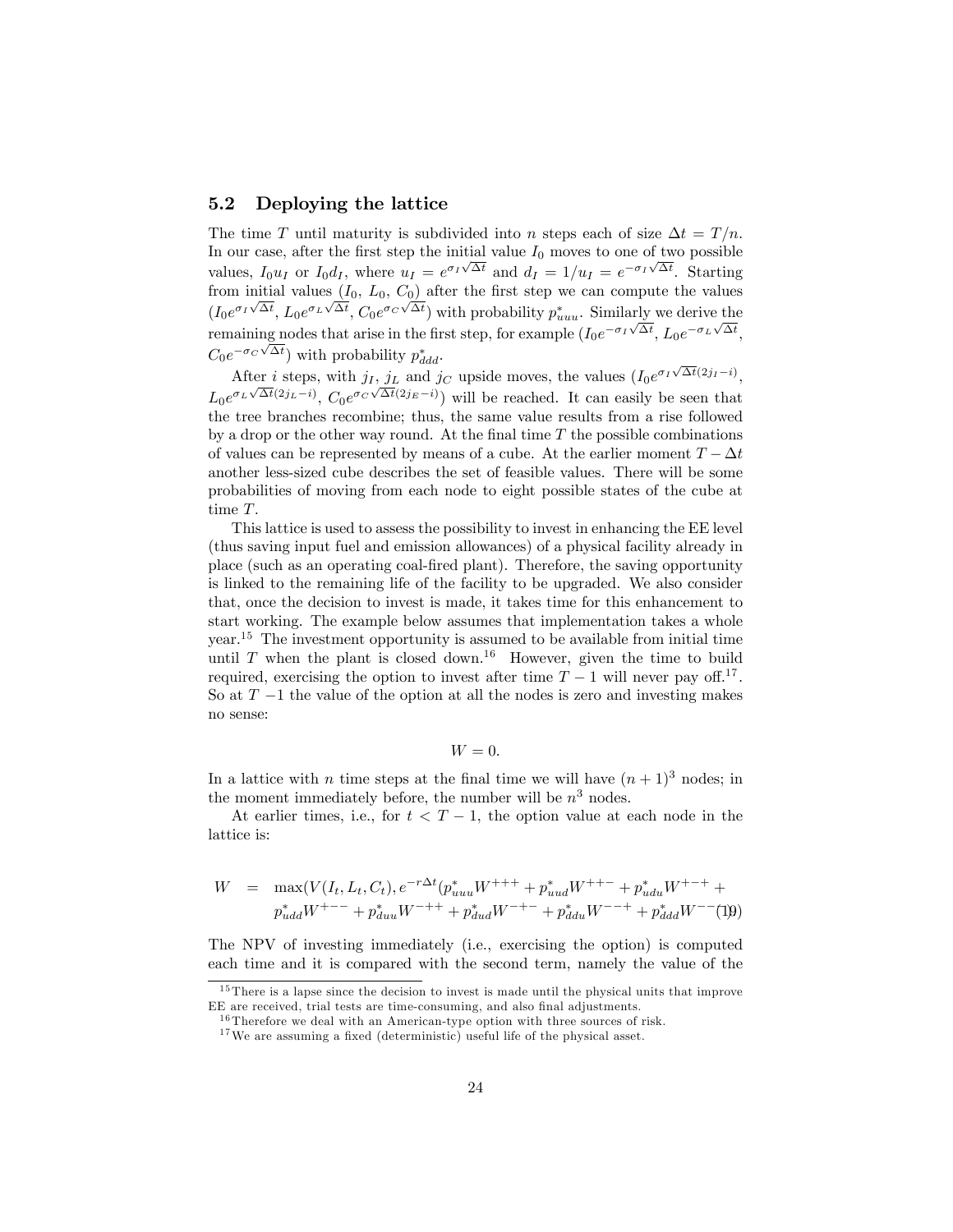investment option when kept alive. The maximum between them is finally chosen.  $W^{+++}$  denotes the value reached when moving from the current node to another one where the three variables have moved upward. The latter value has been already derived since the lattice is solved backwards. Note that the value of an investment at time  $t < T - 1$  must be computed between dates  $t + 1$ and  $T$ , i.e., one year after the investment decision until the facility's expiration at T. So in this case  $\tau_1 = t + 1$  and  $\tau_2 = T$ .

Proceeding backwards through the lattice we get an amount which shows the value of the option to invest, which cannot be negative.<sup>18</sup>

By changing the initial values  $(I_0, L_0, C_0)$  we can derive those combinations for which the option to invest switches from worthy to worthless. These values provide the trigger prices for investing initially to be optimal. They also allow to draw the border between the "invest" region and the "wait" region.

## 6 RESULTS AND SENSITIVITY ANALYSIS

#### 6.1 Results in the base case

For convenience we show again in Table 4 the parameter values adopted in the base case.

| Table 4. Parameter values: base case.                   |                                     |         |  |
|---------------------------------------------------------|-------------------------------------|---------|--|
| $L_0$                                                   | Current long-term price of coal     |         |  |
| $C_0$                                                   | Spot price of emission allowance    | 17.8231 |  |
| $\sigma_I$                                              | Volatility of investment cost       | 0.10    |  |
| $\sigma_L$                                              | Volatility of coal price            |         |  |
| Volatility of allowance price<br>$\sigma_C$             |                                     | 0.5254  |  |
| $k_L L_m/(k_L + \lambda_L)$                             | Long-term price of coal             | 70.13   |  |
| $\rho_{LC}$                                             | Correlation between coal and carbon | 0.0525  |  |
| $\alpha_I - \lambda_I$<br>Drift rate of investment cost |                                     |         |  |
| $\alpha_C - \lambda_C$<br>Drift rate of allowance price |                                     | 0.056   |  |
| $k_L + \lambda_L$                                       | Reversion coefficient of coal price | 0.62    |  |

In our computations we take 12 steps per year. The remaining life of the facility goes from 2 to 15 years. The number of steps is given by  $12 * (T - 1)$ . With 15 years this means 168 time steps. Therefore, the number of possible option values at time  $T-1$  when we start proceeding backwards is 4, 826, 809; we assign them a value of zero. Of course, this will not necessarily be so at the 4, 741, 632 nodes immediately before (at time  $T - 13/12$ ).

We are going to make a first assessment with the initial values and assuming three possible investment costs  $I_0$ : \$500, 750, and 1,000. The value of the option to invest W consists of the value of investing immediately (NPV) and that of

<sup>1 8</sup> The three-dimensional lattice can require a lot of computer memory. It may be convenient to keep in the memory at a time only the two cubes we are working with at that time, namely those at times t and  $t + \Delta t$ .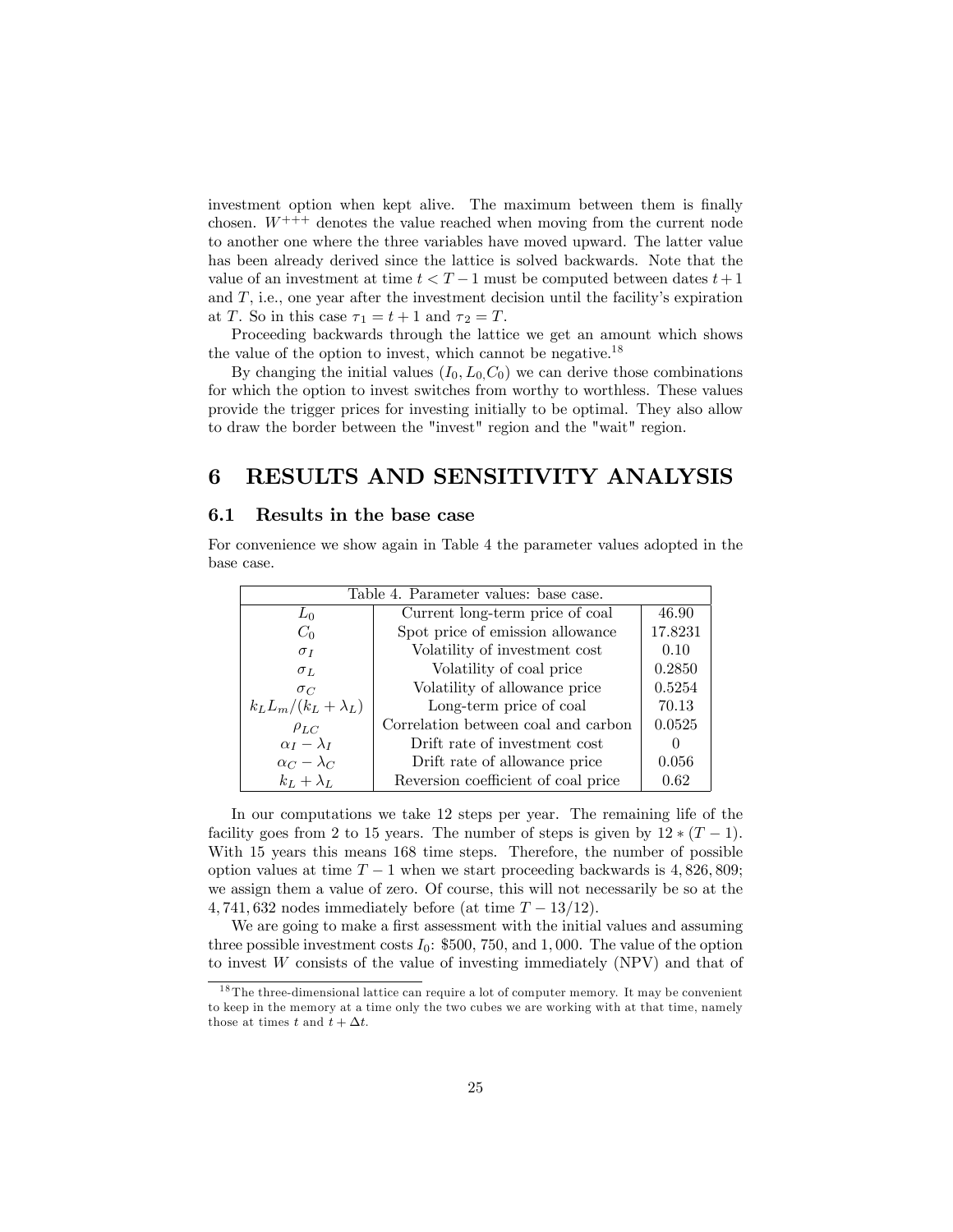

Figure 9: Value of the immediate investment and value of the option to invest.

| the option to wait; it is shown in Table 5. The option value clearly depends on |  |  |
|---------------------------------------------------------------------------------|--|--|
| the remaining useful life of the facility.                                      |  |  |

| Table 5. Value of the option to invest. |       |             |       |             |               |          |
|-----------------------------------------|-------|-------------|-------|-------------|---------------|----------|
|                                         |       | $I_0 = 500$ |       | $I_0 = 750$ | $I_0 = 1,000$ |          |
| T                                       | W     | N PV        | W     | N PV        | W             | N PV     |
| 15                                      | 961.5 | 961.5       | 711.5 | 711.5       | 461.5         | 461.5    |
| 14                                      | 859.7 | 859.7       | 609.7 | 609.7       | 365.4         | 359.7    |
| 13                                      | 757.6 | 757.6       | 507.6 | 507.6       | 279.6         | 257.6    |
| 12                                      | 655.2 | 655.2       | 405.2 | 405.2       | 205.1         | 155.2    |
| 11                                      | 552.4 | 552.4       | 302.4 | 302.4       | 142.2         | 52.4     |
| 10                                      | 449.0 | 449.0       | 199.0 | 199.0       | 91.2          | $-51.0$  |
| 9                                       | 345.1 | 345.1       | 117.2 | 95.1        | 52.5          | $-154.9$ |
| 8                                       | 240.6 | 240.6       | 60.1  | $-9.4$      | 25.6          | $-259.4$ |
| 7                                       | 135.4 | 135.4       | 24.8  | $-114.6$    | 9.6           | $-364.6$ |
| 6                                       | 42.7  | 29.5        | 6.9   | $-220.5$    | 2.3           | $-470.5$ |
| 5                                       | 7.3   | $-77.0$     | 0.9   | $-327.0$    | $0.2\,$       | $-577.0$ |
| 4                                       | 0.3   | $-184.0$    | 0.0   | $-434.0$    | 0.0           | $-684.0$ |
| 3                                       | 0.0   | $-291.0$    | 0.0   | $-541.0$    | 0.0           | $-791.0$ |
| $\overline{2}$                          | 0.0   | $-397.0$    | 0.0   | $-647.0$    | 0.0           | $-897.0$ |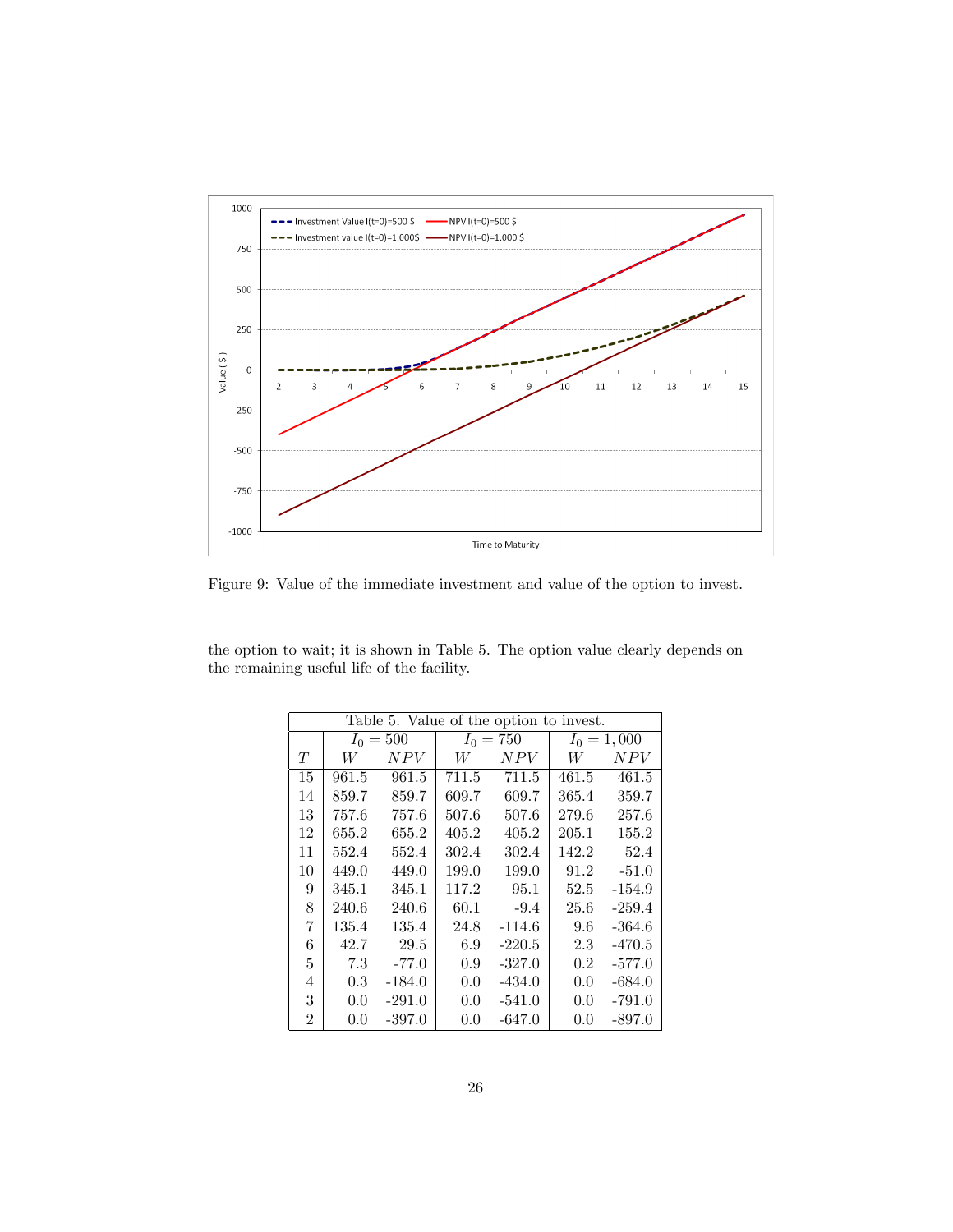As shown in the first column  $(I_0 = 500)$ , between year 6 and year 7 we switch from a situation in which  $W > NPV$  to another in which  $W = NPV$ ; at some time in between the option to wait has become worthless. Therefore, it will be optimal to invest immediately when the remaining life at least equals that time (with  $I_0 = 500$ ). Also, with just that time to maturity it will be optimal if the investment cost falls below  $I_0 = 500$ . Otherwise, for terms lower than or equal to 6 years and  $I_0 = 500$ , it is preferable to wait.

The blue and red lines in Figure 9 show this result. The red line describes the NPV, i.e., the value of investing immediately. As such, it is negative when there are few years left to profit from the improvement in EE, while it becomes positive for longer operation periods. The blue line describes the value of the option to invest. Since it represents a right, not an obligation, its value cannot be negative. As can be seen, with few years left, the best decision is to wait, i.e., to keep the option alive (by not investing). For longer maturities, though, the investment can pay off, and waiting no longer makes sense (the two lines overlap each other). The green and brown lines in Figure 9 above show a similar pattern for  $I_0 = 1,000$ . They contact each other somewhere between years 14 and 15.

### 6.2 Sensitivity analysis

Next we derive the threshold investment cost  $I^*$  (or optimal exercise price) in the base case and its sensitivity to changes in parameter values.

#### 6.2.1 Sensitivity to changes in investment cost

Levi and Nault [22] consider incentive programs designed to induce firms to make a major discrete observable conversion in their production technology to mitigate damage to the environment. Their model implicitly treats the price of output as deterministic. In our case, to induce Örms to enhance EE, policy makers can choose among alternative programs. Environmentalists may object to subsidies on the grounds that it is inappropriate to "bribe" firms to reduce their bills. On the other hand, a subsidy can be justified when there are positive network externalities from the investment. Specifically, an increase in the number of firms that enhance EE may bring additional benefits to such investments. For instance, economies of scale in production or installation of the EE enhancing technology could result in cost declines that increase with the number of adopting Örms; there could also be learning in the EE-improving process itself. All else equal, the benefits from EE investment cost reductions are a gain in welfare.<sup>19</sup>

Cortazar et al. [4] assume both output and input prices are stochastic and use real options to evaluate investments in environmental technologies. Similarly, we use real options to assess investments that enhance EE while treating

 $19$  For those interested in the effectiveness of subsidies to investment cost as a measure to entice firms into EE, see Jaffe and Stavins [21], and Hassett and Metcalf [13].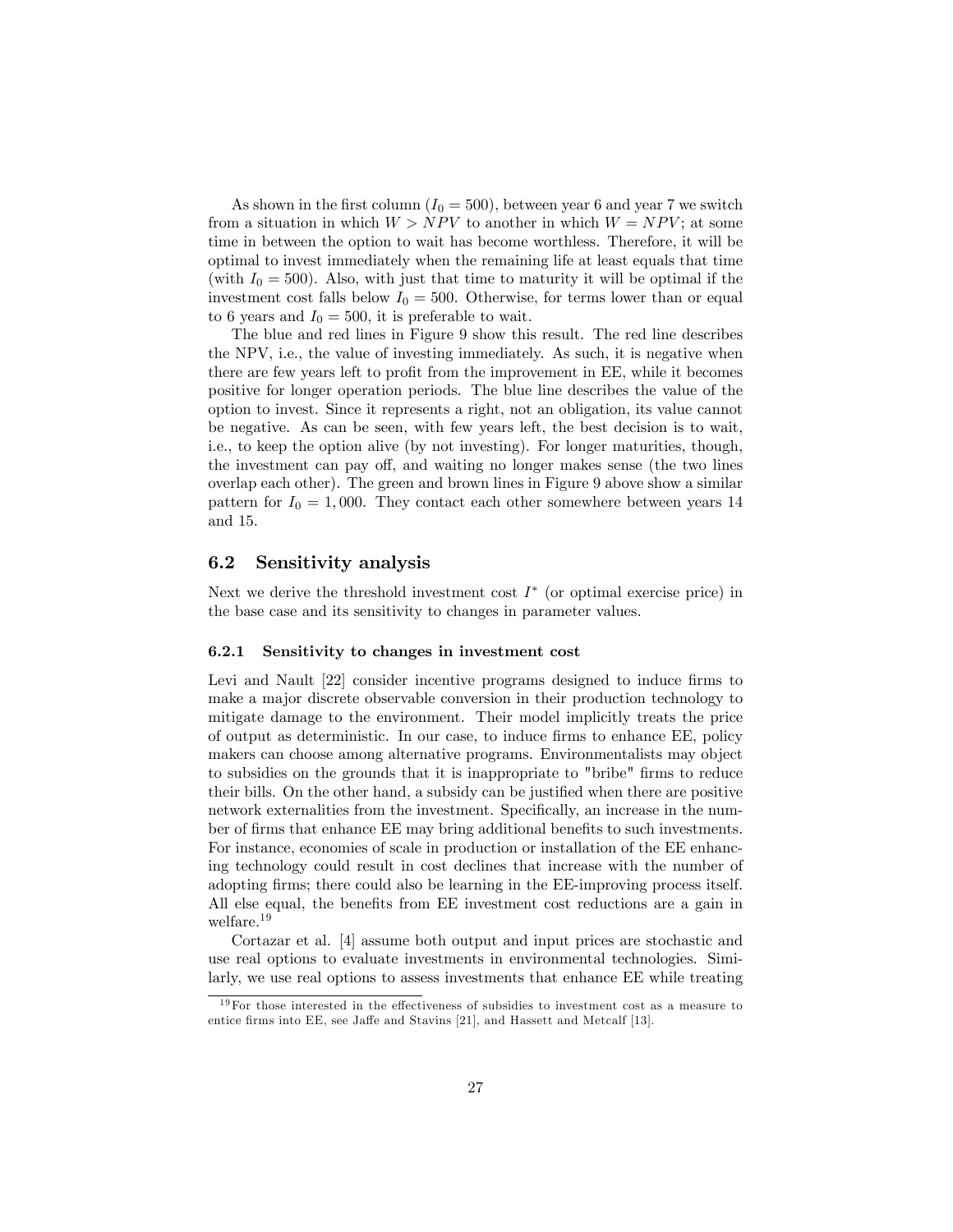the prices of input coal and carbon output as stochastic along with the investment cost. Firms enjoy the flexibility in when to invest (i.e., when to enhance EE). Therefore we deal with the strategic timing of the investment. The optimal time to invest can be affected if there is a fixed time period during which the subsidy program is offered. Now, a  $50\%$  subsidy of the initial investment costs which were only available at the outset would lead us to compare the option to invest later (green curve,  $I_0 = 1,000$ ) with the NPV of an investment with a cost  $I_0 = 500$  (red curve). The lines cross between years 5 and 6, thus making it easier to undertake the investment earlier in time, some six years before closure . 20

Firm decisions about when to invest may also be affected if the cost of the EE investment changes over time. For example, investment costs can decrease because of learning from related technological developments. We consider both time and uncertainty regarding investment costs. Thus, we are going to analyze the impact of changes in the volatility  $\sigma_I$  and the drift rate  $\alpha_I - \lambda_I$ . The results appear in Table 6.

|    | Table 6. Sensitivity to investment cost. |                   |                                  |                                                                |  |
|----|------------------------------------------|-------------------|----------------------------------|----------------------------------------------------------------|--|
|    | Change in $\sigma_I$                     |                   | Change in $\alpha_I - \lambda_I$ |                                                                |  |
| T  | $\sigma_I = 0.10$                        | $\sigma_I = 0.20$ |                                  | $\alpha_I - \lambda_I = 0.025$ $\alpha_I - \lambda_I = -0.025$ |  |
| 15 | 1,019.2                                  | 902.0             | 1,069.1                          | 958.7                                                          |  |
| 14 | 972.4                                    | 866.7             | 1,015.8                          | 920.1                                                          |  |
| 13 | 922.5                                    | 928.5             | 959.8                            | 878.0                                                          |  |
| 12 | 869.4                                    | 787.0             | 900.8                            | 832.3                                                          |  |
| 11 | 812.0                                    | 741.8             | 838.8                            | 782.5                                                          |  |
| 10 | 752.5                                    | 692.6             | 773.4                            | 728.4                                                          |  |
| 9  | 688.3                                    | 639.0             | 704.5                            | 669.7                                                          |  |
| 8  | 619.7                                    | 580.5             | 631.8                            | 606.0                                                          |  |
| 7  | 546.5                                    | 516.7             | 555.1                            | 537.0                                                          |  |
| 6  | 468.4                                    | 447.1             | 474.0                            | 462.3                                                          |  |
| 5  | 385.0                                    | 371.0             | 388.4                            | 381.6                                                          |  |
| 4  | 296.2                                    | 288.1             | 297.9                            | 294.7                                                          |  |
| 3  | 202.0                                    | 198.3             | 202.6                            | 201.5                                                          |  |
| 2  | 102.5                                    | 101.6             | 102.6                            | 102.6                                                          |  |

As expected, a higher cost volatility  $\sigma_I$  raises the strain in the form of a lower level  $I^*$  for the investment cost. With 15 years to maturity, an  $11.4\%$  fall in cost is required with respect to the base case  $(\sigma_I = 0.10, I^* = 1,019.2)$ . Figure 10 shows that the threshold cost is lower for higher volatilities. A more uncertain environment regarding costs leads managers to delay investments unless their

 $^{20}$  We do not address the free-riding problem that can be triggered by this subsidy. Also, we leave aside the issues of fairness to firms that invested to enhance their EE levels prior to the subsidy program.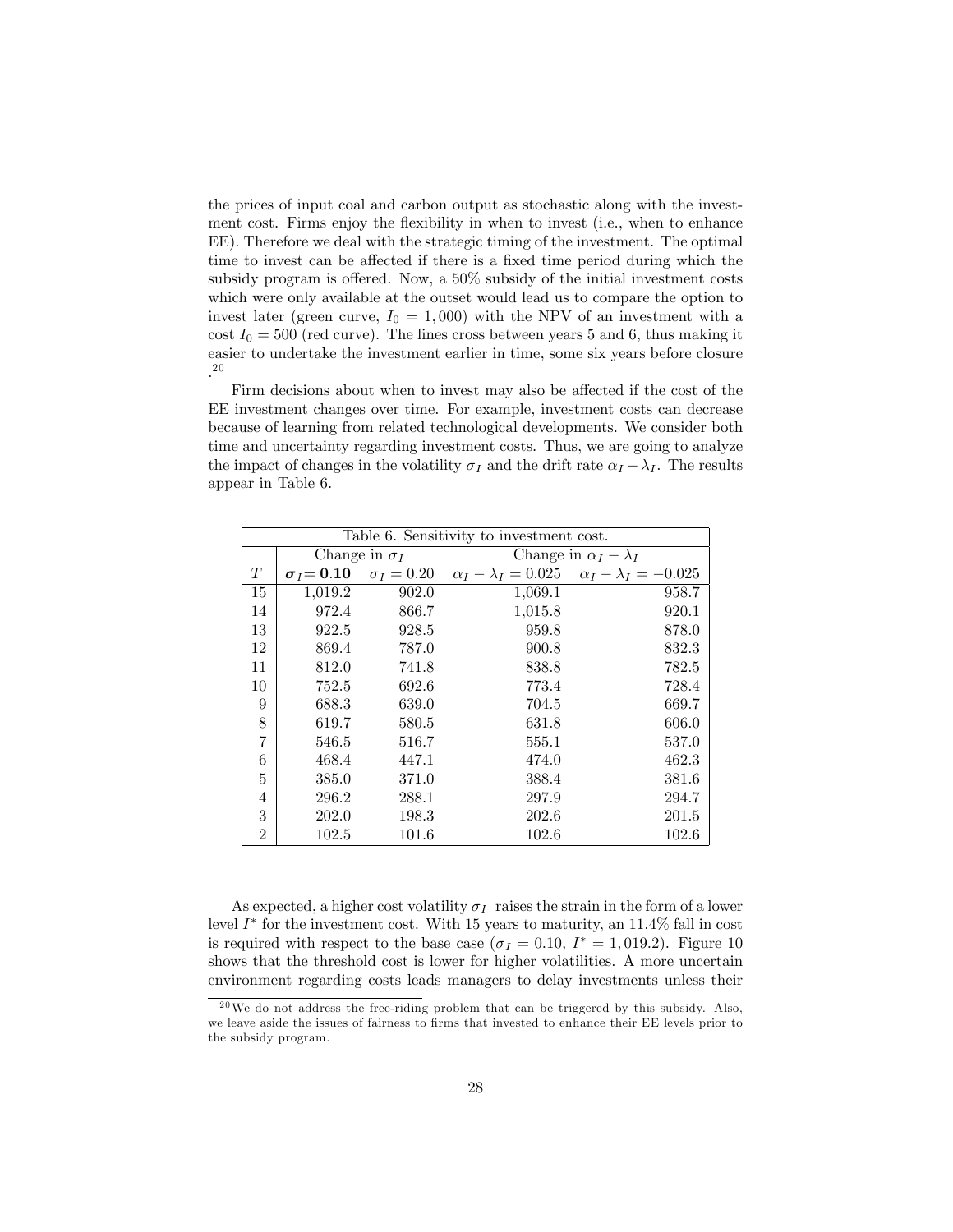

Figure 10: Threshold investment cost for different cost volatilities as a function of the facility's remaining life.



Figure 11: Threshold investment cost for different cost drift rates as a function of the facility's remaining life.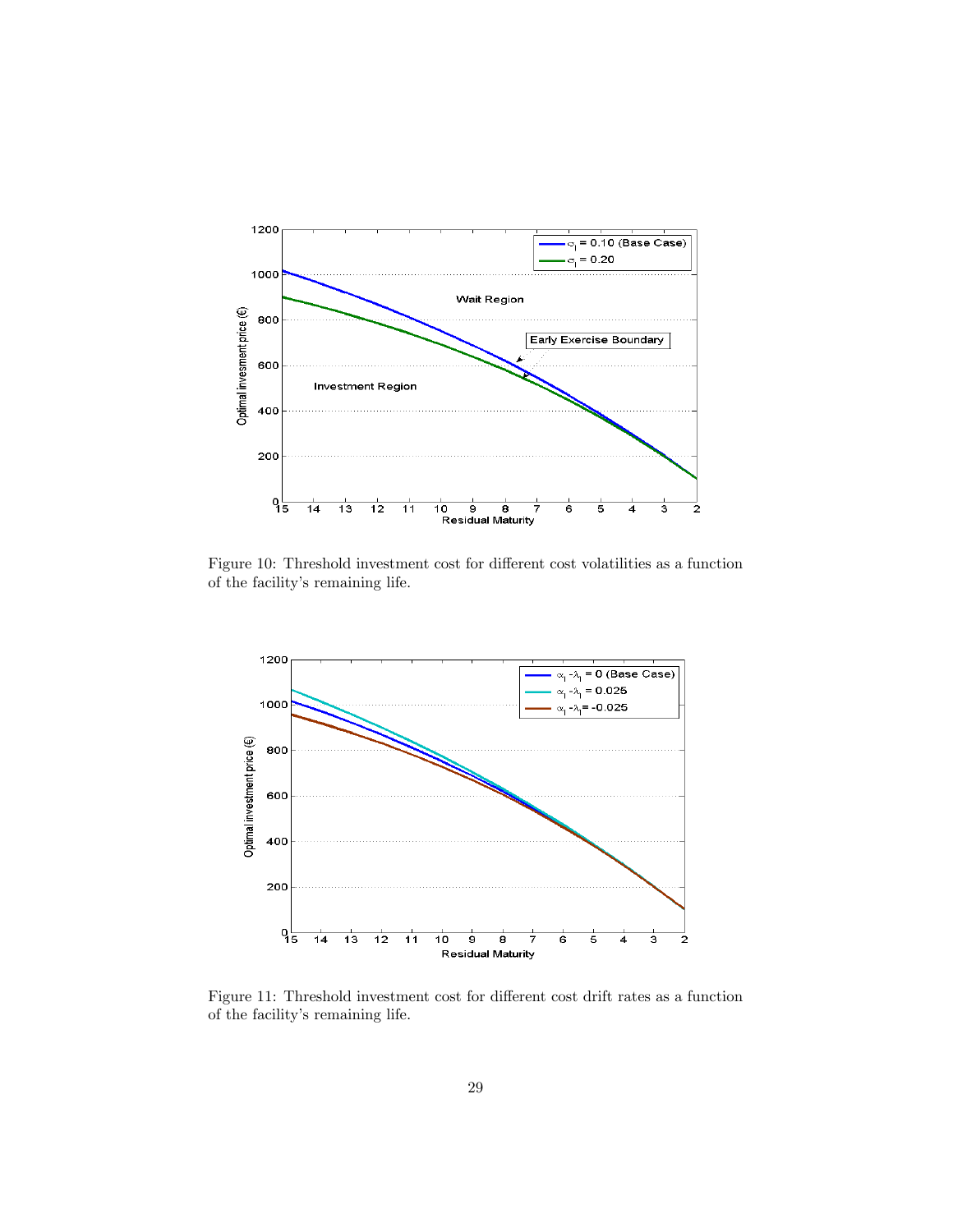costs fall relatively to the former situation. Needless to say, as the facility gets closer to its end, the threshold cost falls consistently.

A growth rate  $\alpha_I - \lambda_I = 0.025$  in the risk-neutral world makes investment easier by pushing the level  $I^*$  upward. Conversely, a rate  $\alpha_I - \lambda_I = -0.025$ compounds investment at the outset, since its cost is expected to decrease in the future. Figure 11 shows this effect: if the project costs are expected to increase significantly in the future, it is relatively better to invest sooner (rather than later), so the managers are less demanding in terms of  $I^*$ . Therefore, the curve shifts upwards.

#### 6.2.2 Sensitivity to changes in the emission allowance price

Let us consider the case of a change in the initial allowance price and allowance volatility. See Table 7.

|                | Table 7. Sensitivity to emission allowance. |                           |                   |                                  |                 |  |
|----------------|---------------------------------------------|---------------------------|-------------------|----------------------------------|-----------------|--|
|                |                                             | Change in $\sigma_C$      |                   | Change in $\alpha_C - \lambda_C$ | Change in $C_0$ |  |
| T              | $\sigma_C = 0.25$                           | $\sigma_C {\,=\,} 0.5254$ | $\sigma_C = 0.75$ | $\alpha_C - \lambda_C = 0.10$    | $C_0 = 30.00$   |  |
| 15             | 1,213.8                                     | 1,019.2                   | 915.2             | 1,093.5                          | 1,200.7         |  |
| 14             | 1,149.5                                     | 972.4                     | 873.9             | 1,042.0                          | 1,149.0         |  |
| 13             | 1,081.8                                     | 922.5                     | 830.2             | 987.2                            | 1,093.8         |  |
| 12             | 1,010.5                                     | 869.4                     | 783.9             | 928.9                            | 1,035.0         |  |
| 11             | 935.7                                       | 812.0                     | 734.7             | 866.9                            | 971.5           |  |
| 10             | 857.2                                       | 752.5                     | 682.4             | 800.9                            | 903.6           |  |
| 9              | 775.1                                       | 688.3                     | 626.5             | 730.7                            | $830.6\,$       |  |
| 8              | 689.4                                       | 619.7                     | 566.8             | 656.1                            | 752.2           |  |
| 7              | 599.9                                       | 546.5                     | 503.0             | 576.8                            | 667.7           |  |
| 6              | 506.8                                       | 468.4                     | 434.4             | 492.5                            | 576.5           |  |
| 5              | 410.1                                       | 385.0                     | 360.6             | 403.2                            | 478.0           |  |
| 4              | 310.1                                       | 296.2                     | 280.9             | 308.8                            | 371.5           |  |
| 3              | 207.4                                       | 202.0                     | 194.6             | 209.4                            | 256.6           |  |
| $\overline{2}$ | 103.1                                       | 102.5                     | 101.2             | 105.6                            | 132.5           |  |

A low allowance price volatility raises significantly the threshold cost below which we would be eager to invest. Conversely, as shown in Figure 12, a higher allowance volatility feeds cautiousness in that managers require lower investment costs in order to undertake the project.

An increase in the slope, i.e., a higher allowance price expected in the future, eases investments to enhance EE. Anticipation of higher allowance prices in the future means higher savings to be reaped from improving EE. Therefore, as Figure 13 suggests, investment can be justified for higher costs.

Figure 14 shows that allowance prices have an acute impact on decisions to invest in EE. According to the last column in Table 9, if initial carbon prices are higher (30.00 instead of 17.82), managers will be persuaded to pay higher investment costs.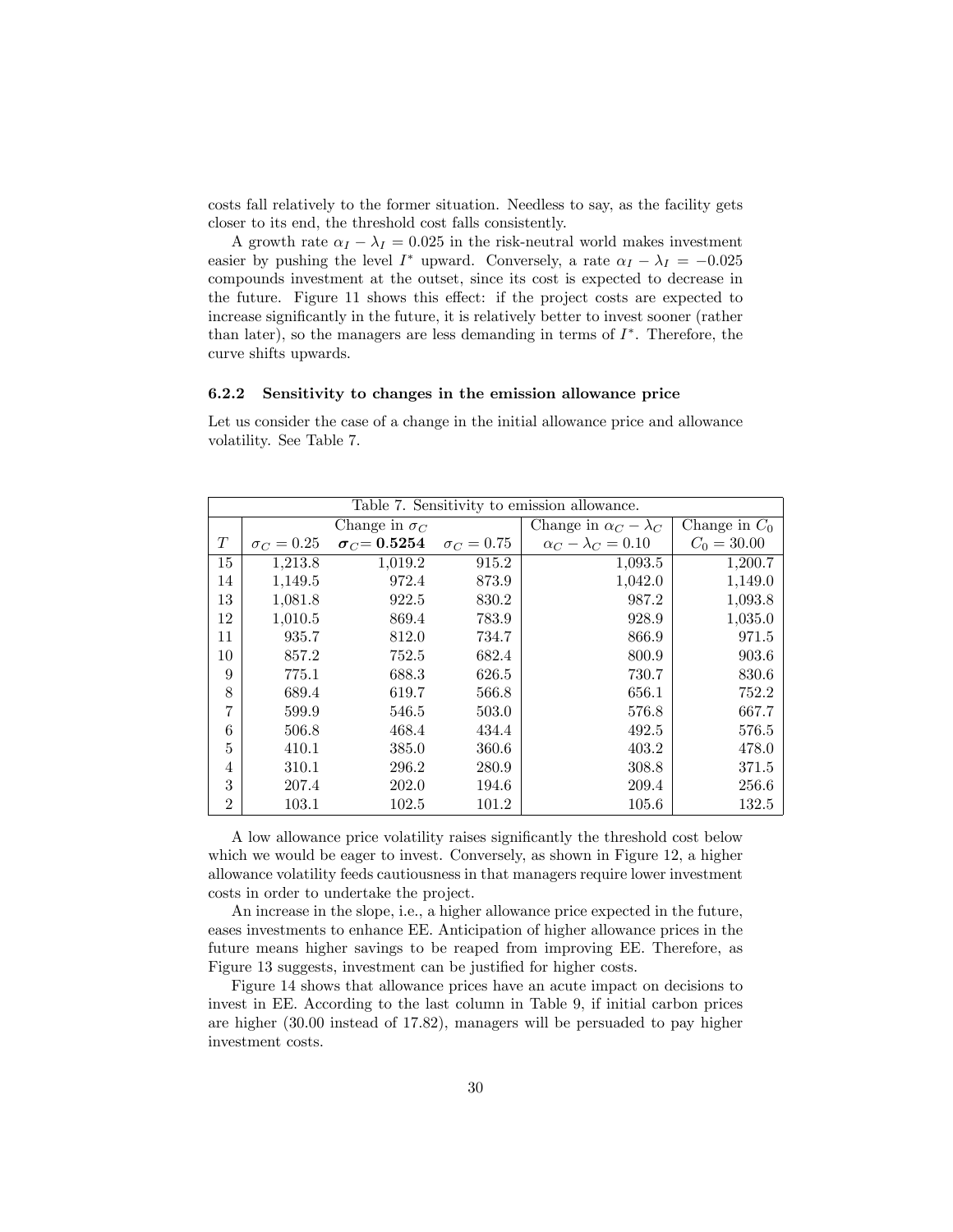

Figure 12: Threshold investment cost for different allowance volatilities as a function of the facility's remaining life.



Figure 13: Threshold investment cost for different allowance drift rates as a function of the facility's remaining life.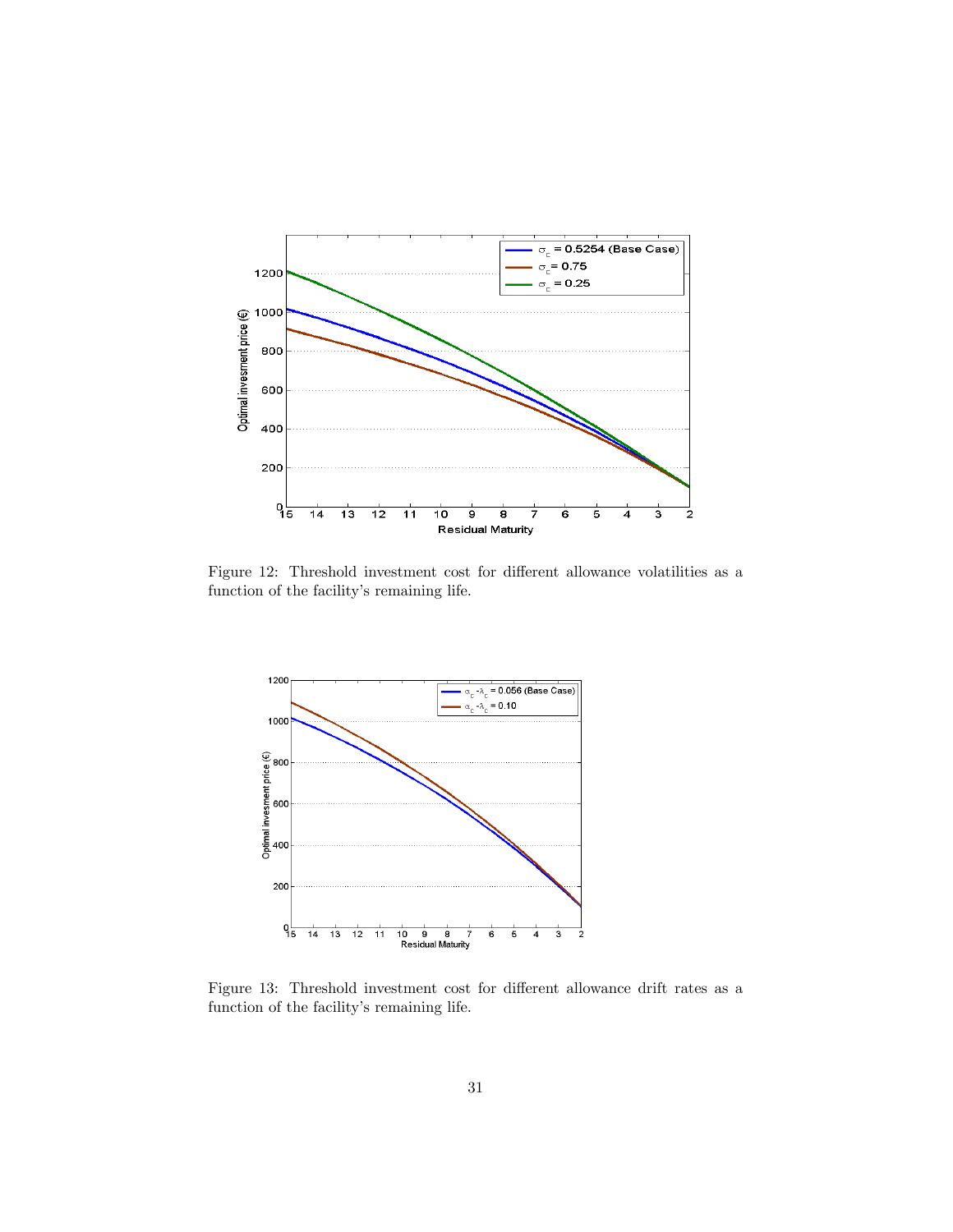

Figure 14: Threshold investment cost for different initial allowance prices as a function of the facility's remaining life.

#### 6.2.3 Sensitivity to changes in coal price

We analyze changes in volatility and the long-term price. Volatility has a rather limited impact. This is due to the strong effect of the mean-reversion coefficient. Table 8 shows these results.

| Table 8. Sensitivity to changes in $\sigma_L$ . |         |                                                         |        |  |
|-------------------------------------------------|---------|---------------------------------------------------------|--------|--|
| $T_{\perp}$                                     |         | $\sigma_L = 0.25$ $\sigma_L = 0.2850$ $\sigma_L = 0.45$ |        |  |
| 15                                              | 1,020.6 | 1,019.2                                                 | 1017.0 |  |
| 10                                              | 753.4   | 752.5                                                   | 751.0  |  |
| $5^{\circ}$                                     | 385.5   | 385.0                                                   | 384.4  |  |

Instead, the long-term price of coal has a large impact. See Table 9. Again, if coal prices are higher, investments to enhance EE will be more easily justified from a financial point of view. As shown in Figure 15, higher savings in energy bills allow the trigger cost  $I^*$  to move upwards.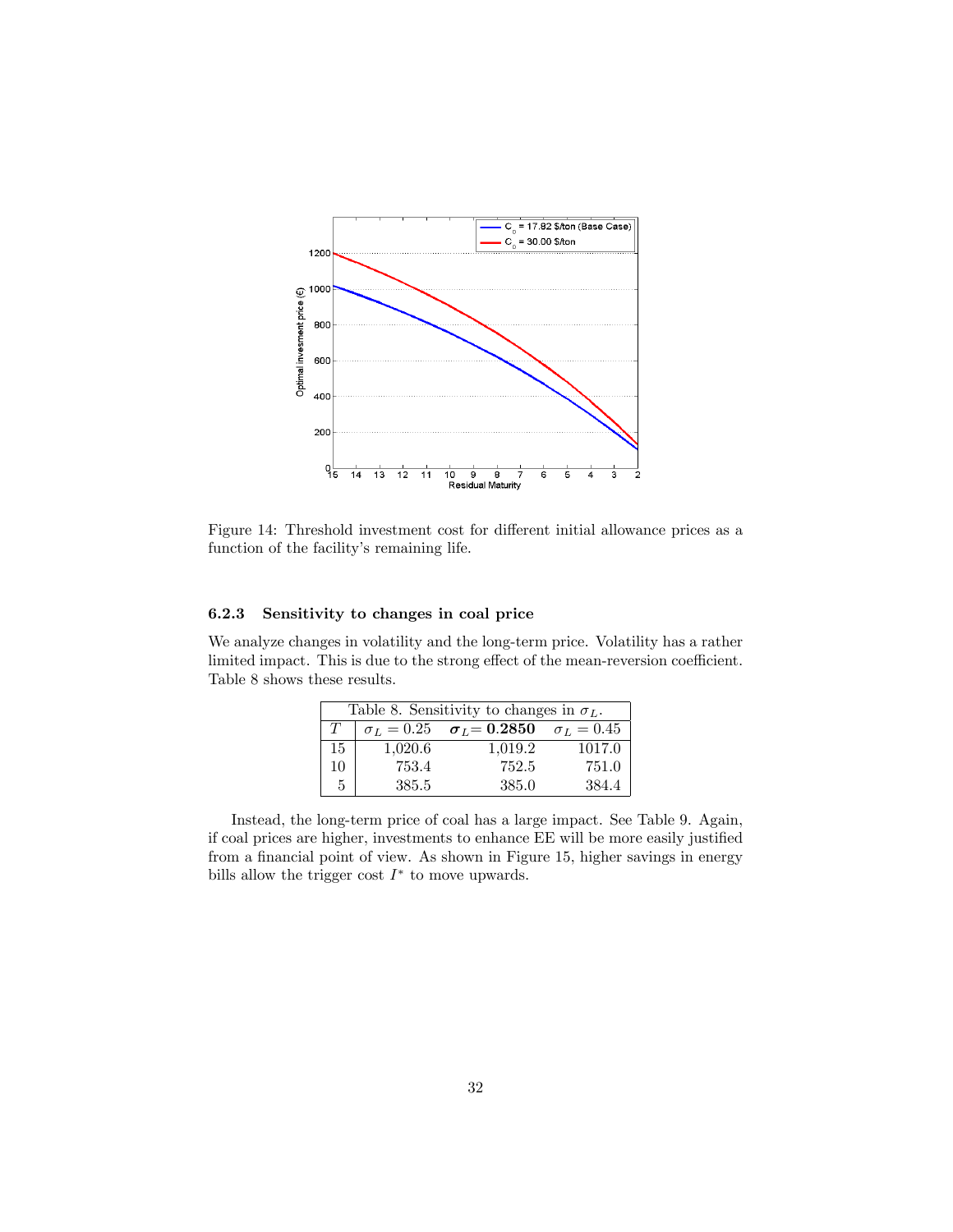

Figure 15: Threshold investment cost for different long-term coal futures prices as a function of the facility's remaining life.

|                  | Table 9. Sensitivity to changes in $k_L L_m/(k_L + \lambda_L)$ . |                                                                          |  |  |  |
|------------------|------------------------------------------------------------------|--------------------------------------------------------------------------|--|--|--|
| T                |                                                                  | $k_L L_m/(k_L + \lambda_L) = 70.13$ $k_L L_m/(k_L + \lambda_L) = 100.00$ |  |  |  |
| 15               | 1,019.2                                                          | 1,306.7                                                                  |  |  |  |
| 14               | 972.4                                                            | 1,244.2                                                                  |  |  |  |
| 13               | 922.5                                                            | 1,177,7                                                                  |  |  |  |
| 12               | 869.4                                                            | 1,107.0                                                                  |  |  |  |
| 11               | 812.0                                                            | 1,031.9                                                                  |  |  |  |
| 10               | 752.5                                                            | 952.1                                                                    |  |  |  |
| $\boldsymbol{9}$ | 688.3                                                            | 867.3                                                                    |  |  |  |
| 8                | 619.7                                                            | 773.3                                                                    |  |  |  |
| $\overline{7}$   | 546.5                                                            | 681.3                                                                    |  |  |  |
| 6                | 468.4                                                            | 580.1                                                                    |  |  |  |
| $\overline{5}$   | 385.0                                                            | 472.7                                                                    |  |  |  |
| $\overline{4}$   | 296.2                                                            | 359.7                                                                    |  |  |  |
| 3                | 202.2                                                            | 241.2                                                                    |  |  |  |
| $\overline{2}$   | 102.5                                                            | 119.7                                                                    |  |  |  |

## 7 CONCLUDING REMARKS

Investments that enhance energy efficiency (EE) can help reduce both energy and GHG emission bills. According to the IEA [19], end-use and power plants efficiency (including new appliances, more efficient gas and coal plants, switching from coal to gas and early retirements) can deliver globally  $8 \text{ Gt}CO_2$  of abatement by 2030, the same amount than nuclear, renewable and CCS tech-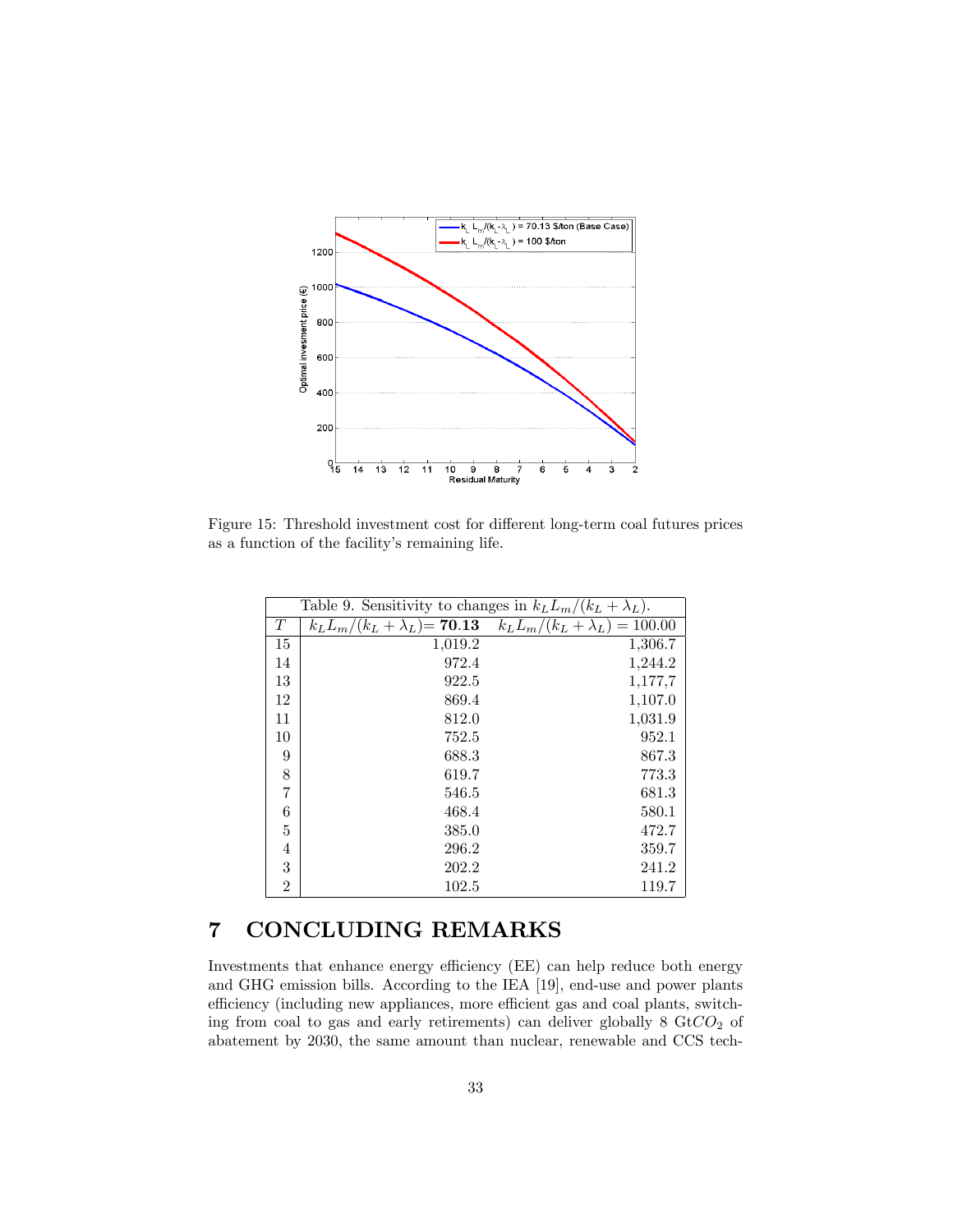nologies together. For those savings to become a reality the IEA estimates that additional investment of 7,500 billion (\$2008) will be needed until 2030.

Although the potential of EE seems huge, it is far from being fully undertaken. Some will argue that this so-called energy efficiency paradox is not such. Given rational consumers and efficient markets, investments observed are eco-nomically optimal; any deviation from optimality would be explained by hidden costs. Others, however, would indicate that energy markets are subject to failures and barriers that explain this gap.

In any case, there is one element that can arguably explain a part of the story behind the "efficiency gap"; namely the (lack of) consideration of uncertainty when valuing potential returns on these projects. If uncertainties are not addressed conveniently decision makers can choose for inaction despite investment being profitable, or choose for action despite being unprofitable. In fact, the returns on EE investments draw heavily on variables that by their very nature are not deterministic, e.g., regulatory framework, energy prices, or emission permit restrictions.

In this paper we consider uncertain costs and revenues from projects that enhance EE; our aim is to determine the optimal time to invest. Investment is valued like a (real) option that is only exercised at the optimal time, and is irreversible. There are three sources of uncertainty: the long-term dynamics of the commodity (coal) price, the emission allowance price, and the overall investment cost. Based on a cursory look at market data, we assume that the commodity price follows a mean-reverting stochastic process. Regarding the allowance price and the investment cost we adopt a geometric Brownian motion. Parameter values for these price processes have been estimated from samples of futures prices of coal (NYMEX) and EU emission allowances (ECX). Then we can compute the value of a stochastic annuity from fuel saved and allowances spared. By subtracting the investment cost we derive the Net Present Value (NPV) of the project.

In particular, we have considered an operating physical facility already in place with a remaining useful life that ranges from 2 to 15 years. The investment to improve EE takes a whole year to be operative. The numerical estimates of the parameters are then used in a three-dimensional binomial lattice to assess the value of the option to invest. We note that our procedure precludes the possibility of negative probabilities. Maximizing the option value involves determining the optimal exercise time. Thus we compute the trigger investment cost, i.e., the threshold level below which immediate investment would be optimal. To our knowledge, a three-dimensional lattice allowing for mean-reverting processes has not been previously solved and used in any application.

Our results show the NPV of an immediate investment along with the value of the option to invest for different investment costs  $(\$500, 750, 1000)$ . When the value of waiting is zero we would invest immediately. In the base case  $(I_0)$  $= 500$ ) investment will be optimal for remaining lives beyond some six years. For terms lower than or equal to six years it is preferable not to invest even if the NPV is positive. This finding can help understand the "efficiency gap" and the different perspectives sometimes adopted by engineers and economists when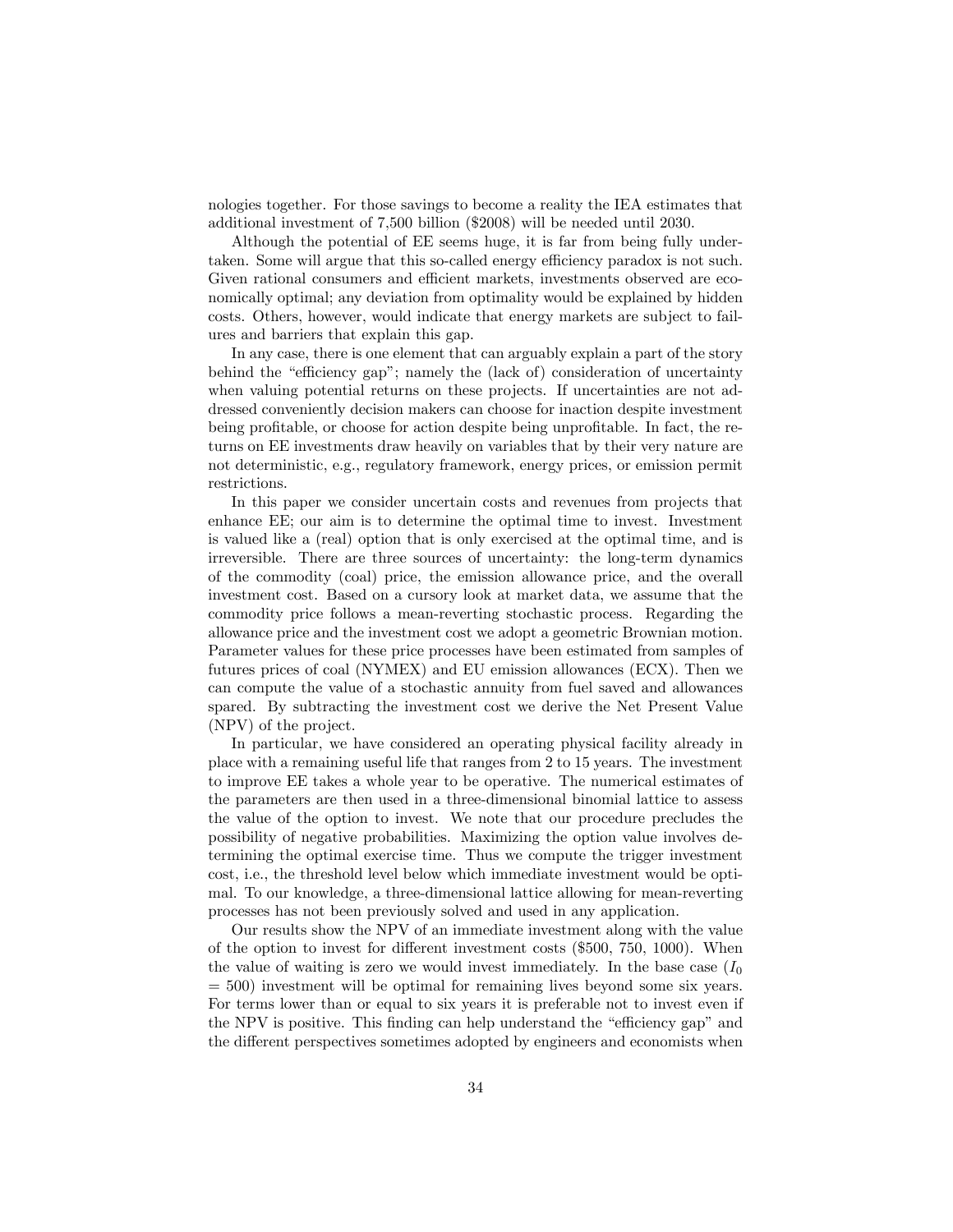valuing projects. Moreover, as investment cost increases, exercising the option requires longer periods of useful life. Thus, doubling the cost  $(I_0 = 1000)$  makes investment optimal only when the remaining life is 15 years, even though the NPV of the investment would be positive for 10 years.

We have assessed several policy measures in terms of their influence on the optimal time to invest in EE improvements. Indeed, regulators can play an important role in bringing forward these investments: (a) given the external positive effects resulting from EE investments (climate change, health benefits, security of supply), a public subsidy can be justified; (b) uncertainties must be reduced where possible (e.g. regarding the EU ETS, the post-Kyoto scenario, etc.); (c) policy makers can raise carbon prices by reducing the supply of allowances. If these measures are taken in a transparent manner, within a long-term framework, so much the better.

## 8 Appendix: Estimation of price processes

Below we derive the numerical estimates of the underlying parameters. Our ultimate objective is to show how to value options to invest. In this respect, reasonable parameter values that can be used as a base case scenario are enough for our purposes.

### 8.1 Parameters in the coal price process

We estimate the parameters of the coal price process considering the long-term dynamics. We use the futures prices over 50 days ranging from  $03/24/09$  to 06/03/09. These days are the last days in our sample. If we took earlier dates, we would get into the price-bubble period on the commodities markets.

The estimation process consists of two steps. It has some similarities with the process followed by Cortazar and Schwartz [5]. In the first step, using the prices on each day and non-linear least-squares, we derive the curve that best fits the prices on that day, which provides an estimate of the parameters in expression (3). This estimation of the parameters refers to price behavior under risk neutrality. Our process has several advantages:

a) It allows direct usage of futures prices (we do not need spot prices which sometimes do not exist).

b) The time lapses between prices are constant. There is no initial term to maturity of varying length, which is usually given by the time between the spot price and the nearest futures price.

c) It is possible, without complicating estimation and contributing to it, to use all the futures prices available on a given day. This is not typically the case in Kalman filter-based estimations, where a limited number of futures prices is chosen.

d) It allows to use a variable number of futures prices over time. This is convenient since new contracts with longer maturities are introduced periodically, the prices of which can be of interest for long-term valuations.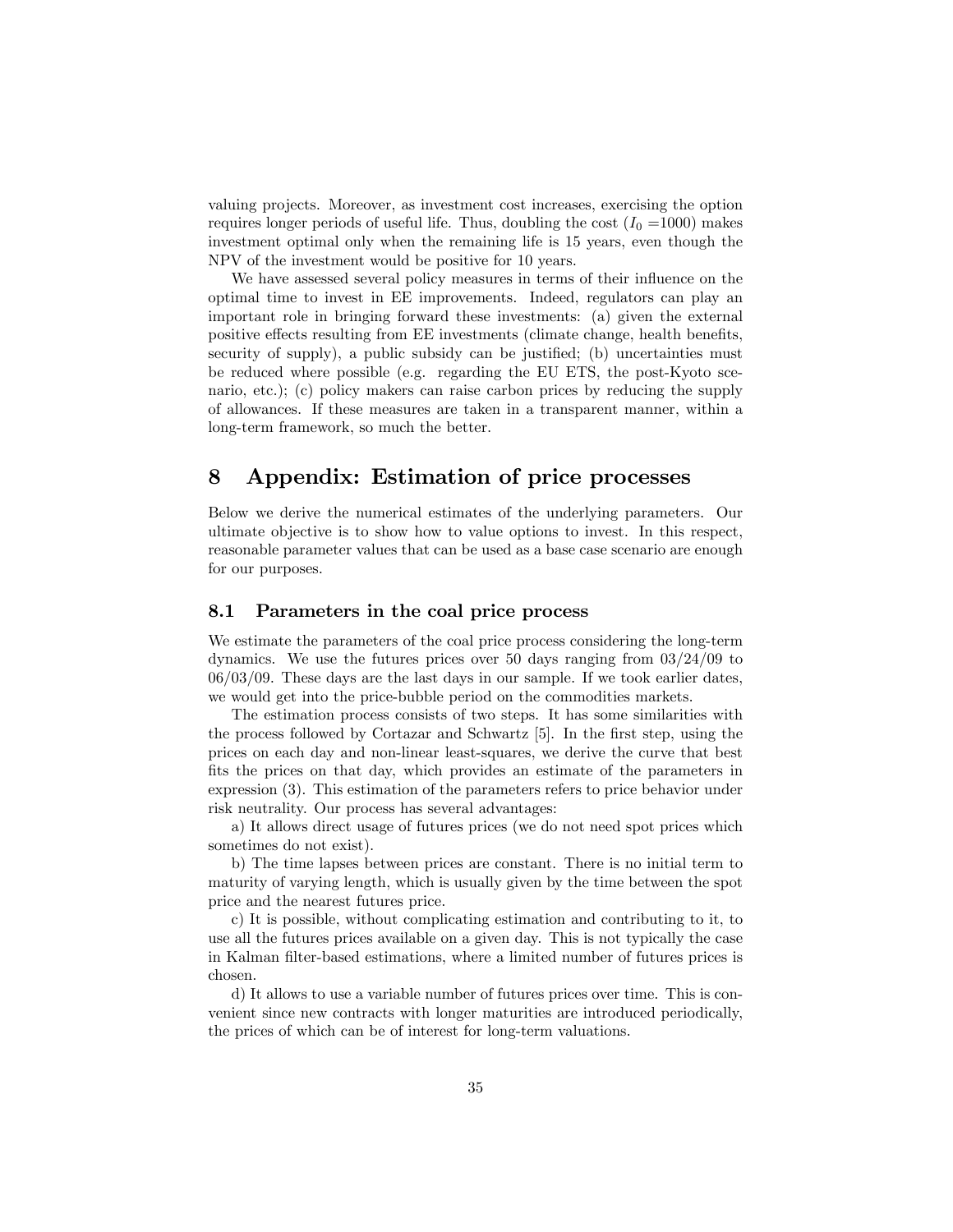e) It is possible to compute confidence intervals for the estimates of each day. The same holds for the estimates of  $k_L + \lambda_L$ , and  $\frac{k_L L_m}{k_L + \lambda_L}$  computed as the average of the daily estimates. These daily average values are derived in the second step.

Upon the calibration on each of the 50 days, we compute the corresponding average values. They are shown in Table A1.

| Table A1. Average value of the coal parameters.           |       |                                       |       |  |  |
|-----------------------------------------------------------|-------|---------------------------------------|-------|--|--|
|                                                           |       | Parameter Estimate Std. error t-ratio |       |  |  |
| $\frac{\frac{k_L L_m}{k_L + \lambda_L}}{k_L + \lambda_L}$ | 70.13 | 0.6503                                | 107.8 |  |  |
|                                                           | 0.62  | 0.0103                                | 60.05 |  |  |

Regarding estimation of the volatilities, first we estimate the series of the current long-term component  $E_t(L_t)$  from the nearest futures contract  $F(L_t, \tau_1, t)$ using the parameters estimated for each day:

$$
E_t(\widehat{L}_t) = \left[ F(L_t, \tau_1, t) - \frac{k_L L_m}{k_L + \lambda_L} \right] e^{-(k_L + \lambda_L)(\tau_1 - t)} + \frac{k_L L_m}{k_L + \lambda_L}.
$$

The values of  $E_t(\widehat{L}_t)$  that result from a regression based on equation (1) (i.e., the behavior in the physical world) allow to compute a volatility of  $\hat{\sigma}_L = 0.2850$ .

### 8.2 Parameters in the allowance price process

The model is calibrated with daily futures prices from 01/02/2009 to 09/23/2009. Previously, prices from the ECX, which are measured in  $\epsilon$ /tonne, are converted to  $\frac{1}{2}$  Calibration proceeds along the same steps as before. We estimate  $(\alpha_C - \lambda_C)$  for each day by non-linear least squares. The result appears in Table A2. Volatility is derived by similar procedures. We get  $\hat{\sigma}_C = 0.5622$ . Residuals from the regression allow to compute the correlation coefficient  $\hat{\rho}_{LC} = 0.0525$ .

| Table A2. Average value of the carbon parameters |  |                                       |       |  |  |
|--------------------------------------------------|--|---------------------------------------|-------|--|--|
|                                                  |  | Parameter Estimate Std. error t-ratio |       |  |  |
| $\alpha_C - \lambda_C = 0.056$                   |  | 0.0004                                | 115.8 |  |  |

 $211$  tonne= 1.10231136 tons. The exchange rate is taken from the Bank of Spain's fixing rate. This conversion does not affect the estimate of the slope  $\alpha_C - \lambda_C$ . And the effect on the estimate of the volatility is very small: from  $\hat{\sigma}_C = 0.5254$  (in  $\epsilon$ /tonne) to  $\hat{\sigma}_C = 0.5622$ .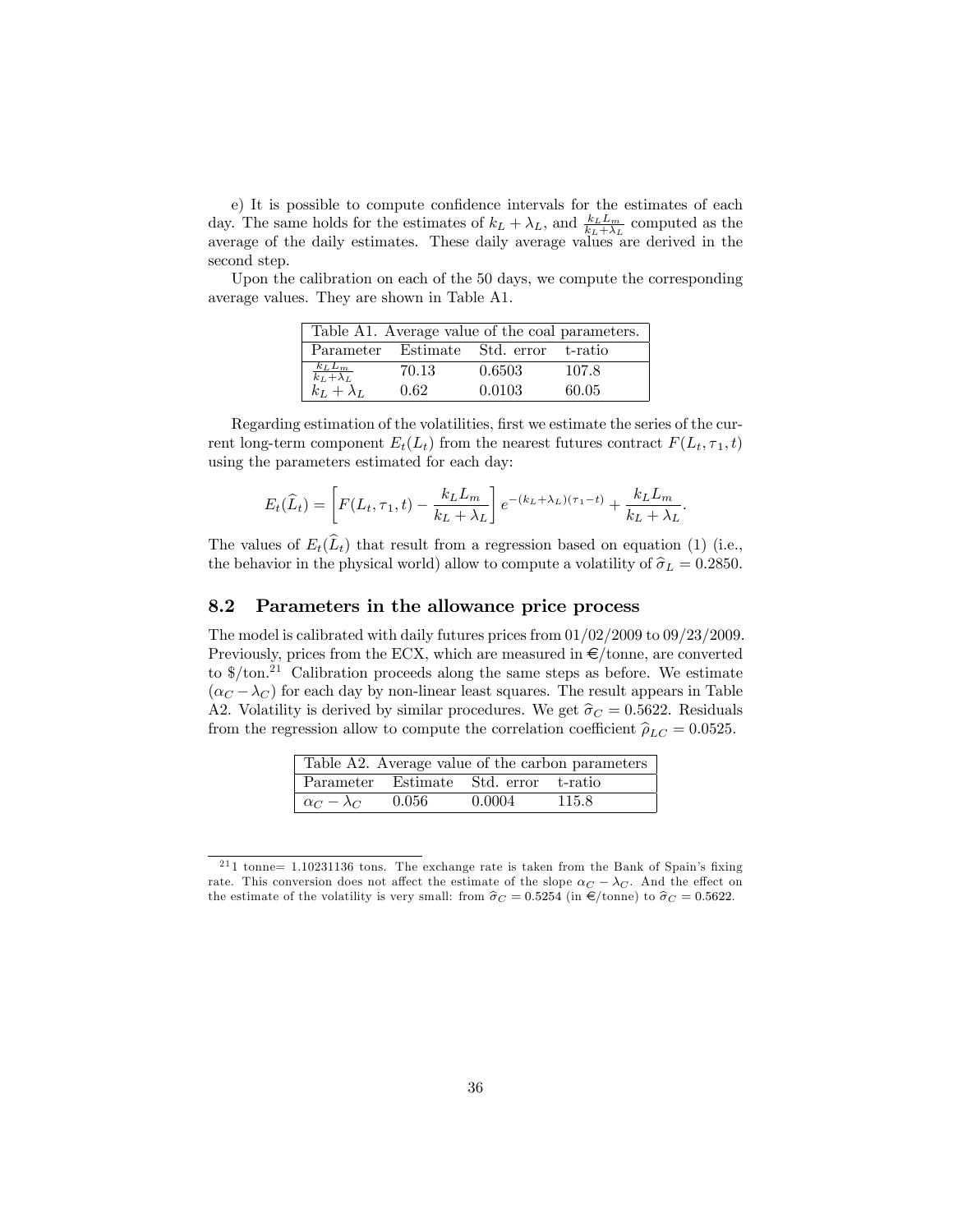### References

- [1] Bastian-Pinto C., Brandão L., and Warren J.H. (2009): "Flexibility as source of value in the production of alternative fuels: The ethanol case". Energy Economics 31, 411-422.
- [2] Boyle, P.P., Evnine, J. and Gibbs S. (1989): "Numerical Evaluation of Multivariate Contingent Claims". Review of Financial Studies 2(2), 241- 250.
- [3] Charles D. (2009): "Leaping the efficiency gap". Science, Vol. 325, 14 August, 804-811.
- [4] Cortazar G., Schwartz E. S. and Salinas M. (1998): "Evaluating environmental investments: A Real Options approach". Management Science 44(8), 1059-1070.
- [5] Cortazar G. and Schwartz E. S. (2003): "Implementing a stochastic model for oil futures prices". Energy Economics 25, 215-238.
- [6] Dennis K. (2006): "The compatibility of economic theory and proactive energy efficiency policy". The Electricity Journal 19(7), 58-73.
- [7] EIA, Voluntary Reporting of Greenhouse Program. www.eia.doe.gov/1605/coefficients.html. Accessed on  $09/30/2009$ .
- [8] European Commission (2005): Green Paper on energy efficiency: Doing more with less. Luxembourg: Office for Official Publications of the European Communities.
- [9] European Commission  $(2006)$ : Action Plan for Energy Efficiency: Realising the Potential. Brussels,  $COM(2006)545$  final.
- [10] Franco A. and Diaz A.R. (2009): "The future challenges for 'clean coal technologies': Joining efficiency increase and pollutant emission control". Energy 34(3), 348-354.
- [11] Gamba A. and Trigeorgis L. (2007): "An improved binomial lattice method for multi-dimensional options". Applied Mathematical Finance 14(5), 453- 475.
- [12] Geller H., Harrington P., Rosenfeld A.H., Tanishima S., and Unander F.  $(2006)$ : "Policies for increasing energy efficiency: Thirty years of experience in OECD countries". Energy Policy 34, 556-573.
- [13] Hassett K.A. and Metcalf G.E. (1995): "Energy tax credits and residential conservation investment: Evidence from panel data". Journal of Public Economics 57, 201-217.
- [14] IEA (2007a): Tracking industrial energy efficiency and  $CO<sub>2</sub>$  emissions. OECD/IEA, Paris.